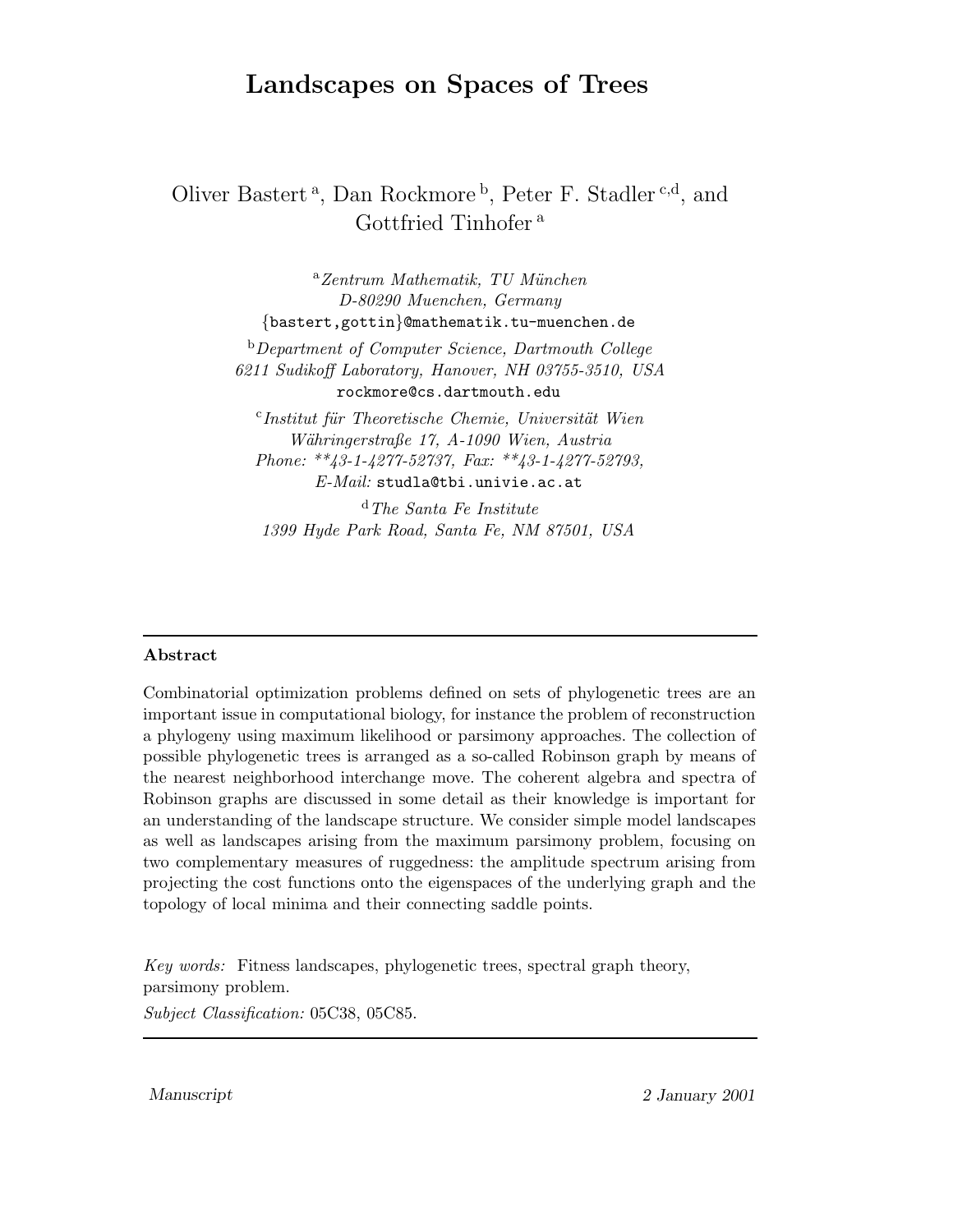#### 1 Introduction

Trees are used extensively in many fields to depict hierarchical relationships. In biology evolutionary relationships between species or individual genes are customarily represented in this way. The building of phylogenetic trees from sequence (and, more recently, structural) data is hence a central problem in computational biology. The vertices of a phylogenetic tree represent taxonomic units, the graph's topology delineates the genealogical relationships between them, and the branch lengths reflect the time of divergence. Many methods exist for the construction of phylogenetic trees. The more sophisticated among them seek those trees in which the taxonomic units evolve with the least evolutionary change [14] (most parsimonious trees) or trees with the maximum likelihood given a stochastic model of sequence evolution [16].

In mathematical terms we can rephrase the phylogeny reconstruction problem as follows: Let  $A$  be a set of extant taxonomic units or "species". A phylogenetic tree on A is an unrooted unordered tree all inner vertices of which have degree 3 and such that the leaves are uniquely labeled by the elements of A. Furthermore, we are given a cost function  $f$  that allows us to determine "how well" a particular tree fits the genealogical relationships among the species in  $A$ . A particular example, the so-called *parsimony score* will be discussed in some detail in section 4.2. The search for the optimal tree is hence recast as a combinatorial optimization problem: Given given  $A$ ,  $\mathfrak{B}_A$ , and the fitness function f on  $\mathfrak{B}_A$ , finding the optimal phylogenetic tree consists of minimizing f. We write  $\mathfrak{B}_n$  for  $\mathfrak{B}_{\{1,2,\ldots,n\}}$ .

The basic variants of these tree reconstruction problems are all NP-complete [21, 12]. There are

$$
|\mathfrak{B}_n| = \prod_{k=1}^{n-2} (2k-1) = 1 \cdot 3 \cdot 5 \cdot (2n-5)
$$
 (1)

phylogenetic trees on n species [41, 39]. Exhaustive search is hence limited to small values of n, say  $n \leq 12$  with  $|\mathfrak{B}_{12}| \approx 6.5 \times 10^8$  different trees. Computer programs such as Felsenstein's PHYLIP hence resort to heuristic searches [17].

We will be concerned here with qualitative features of landscapes on spaces of phylogenetic trees. From the mathematical point of view, a landscape consists of a finite set X of *configurations*, a *fitness functions*  $f: V \to \mathbb{R}$ , and a neighborhood relation  $\mathcal N$  on X. In other words,  $(X, \mathcal N)$  forms a (finite) graph Γ, and the landscape is viewed as function of its vertices [42].

The focus of this paper is to cast the reconstruction problem for phylogenetic trees in an algebraic framework. Early work of Robinson [39] is used to construct a graph on  $\mathfrak{B}_n$  by using the *nearest neighbor interchange* move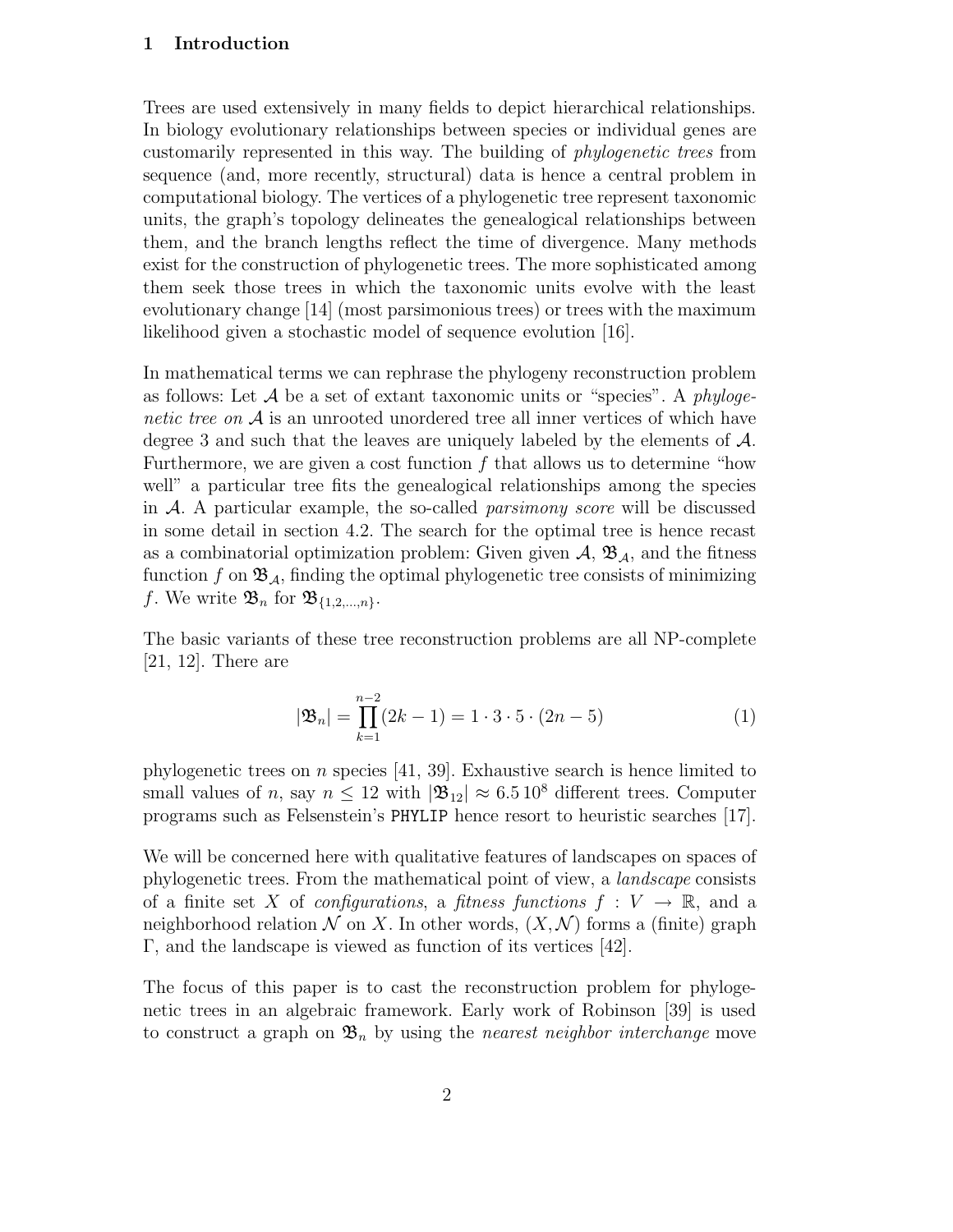

Fig. 1. Nearest neighbor interchange moves

set. In this setting, cost functions can be studied as elements in an associated coherent algebra and associated fitness landscapes can be analyzed according to their amplitude spectrum [25, 42, 29] and by means of their barrier trees [22, 20]. The maximum parsimony problem is used as an illustrative example.

#### 2 Robinson Graphs

#### 2.1 Definition

If  $T \in \mathfrak{B}_n$ , we write  $E(T)$  for the edge set of the tree and  $V(T)$  for its vertex set. A vertex is interior if it is not a leaf. An edge is interior if its connects two interior vertices. We denote the set of interior vertices and edges by  $V(T)$ and  $\hat{E}(T)$ , respectively. For later reference we note that  $|V(T)| = 2n - 2$ ,  $|E(T)| = 2n - 3$ ,  $|V(T)| = n - 2$ , and  $|E(T)| = n - 3$ . The interior subtree  $T^{\circ} = (\hat{V}, \hat{E})$  of T consists of the interior vertices and edges.

A nearest neighbor interchange (nni) at the interior edge  $e = \{x, y\}$  consists of exchanging a subtree attached to x with a subtree attached to y, see Fig. 1. Clearly only two of the four possible swaps yield distinct trees. Since there are  $|E(T)| = n - 3$  interior edges for each  $T \in \mathfrak{B}_n$ , there are  $2(n-3)$  possible nni moves, each leading to a different tree.

Clearly, an nni can be undone by a second nni using the same edge. Thus we may regard  $\mathfrak{B}_n$  as the vertex set of an undirected graph  $\Gamma_n$  in which edges connect trees that differ by a single nni move. The following basic properties of  $\Gamma_n$  are verified already in Robinson's original paper [39]: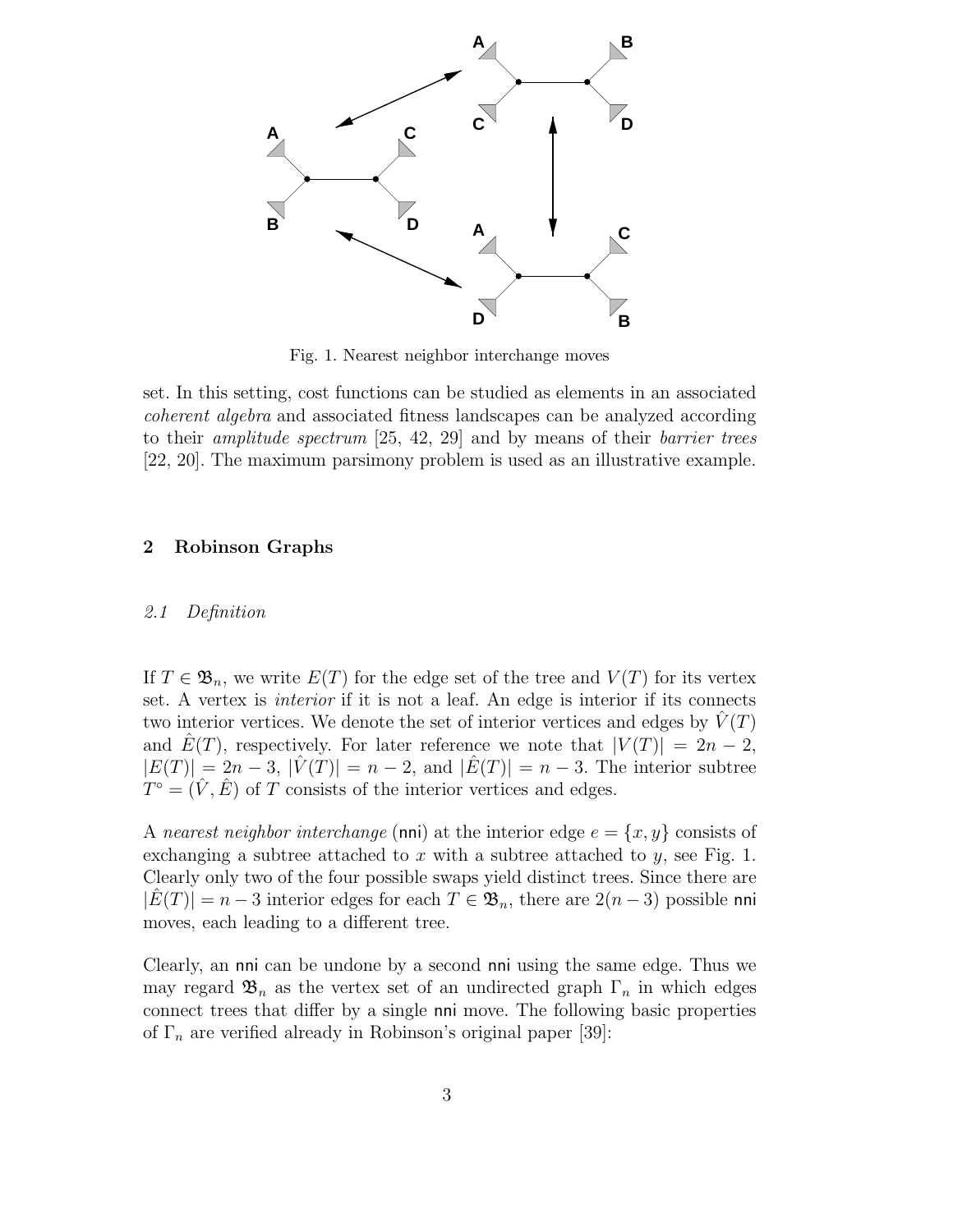- (i)  $\Gamma_n$  is  $2(n-3)$  regular.
- (ii)  $\Gamma_n$  is connected.
- (iii)  $\Gamma_n$  is not distance degree regular for  $n \geq 6$  because the number  $w_2(T)$  of neighbors in distance 2 depends on the topology of the interior interior subtree  $T^{\circ}$  of  $T \in \mathfrak{B}_n$ .  $\Gamma_4 = K_3$  and  $\Gamma_5$  are distance degree regular.

The diameter of  $\Gamma_n$  is considered in detail in [34].

Note that nni is by no means the only reasonable edit operation on phylogenetic trees. Other commonly used move sets are "Subtree Pruning and Regrafting" spr and "Tree Bisection-Reconnection" tbr, see [45]. It can be shown that a nni-move is also a spr-move and a spr-move is also a tbr-move. The Robinson graphs are hence subgraphs of the spr and tbr graphs, which will be studied elsewhere.

### 2.2 Coherent Algebras

A matrix algebra is a linear space of matrices which is closed with respect to matrix multiplication. The full matrix algebra with rows and columns indexed by elements of X is denoted Mat<sub>X</sub>. Various subalgebras appear as subsets of  $\text{Mat}_X$  specified by requiring certain constraints on the entries.

Let I be the unit matrix of  $\text{Mat}_X$  and J the matrix with all entries equal to 1. For two matrices  $\bf A$  and  ${\bf A}'$  define the *component-wise product*  ${\bf A} \circ {\bf A}'$  by

$$
(\mathbf{A} \circ \mathbf{A}')_{ij} = A_{ij} A'_{ij}.
$$
 (2)

A sub-algebra A of Mat<sub>X</sub> is called a *coherent* or a *cellular algebra* (on X) if it contains I and J, and if it is closed with respect to the component-wise product and with respect to transpose. Coherent algebras have been introduced and studied first in [50, 49], and independently in [26, 27, 28]. Since then a rich theory has been built up around them in the literature. Today, the notion of coherent algebra and the equivalent notion coherent configuration (see [27]) are among the main tools of algebraic combinatorics. A friendly introduction to coherent algebras taking into account the interests of chemists is given in [31], while the paper [13] is written for mathematicians and covers the most important theoretical aspects. We list here some properties of coherent algebras, relevant for the analysis which follows. For proofs see [26].

(i) Every coherent algebra possesses a unique linear basis  $A_1, \ldots, A_s$  consisting of 0, 1-matrices  $A_i$ , called the standard basis, such that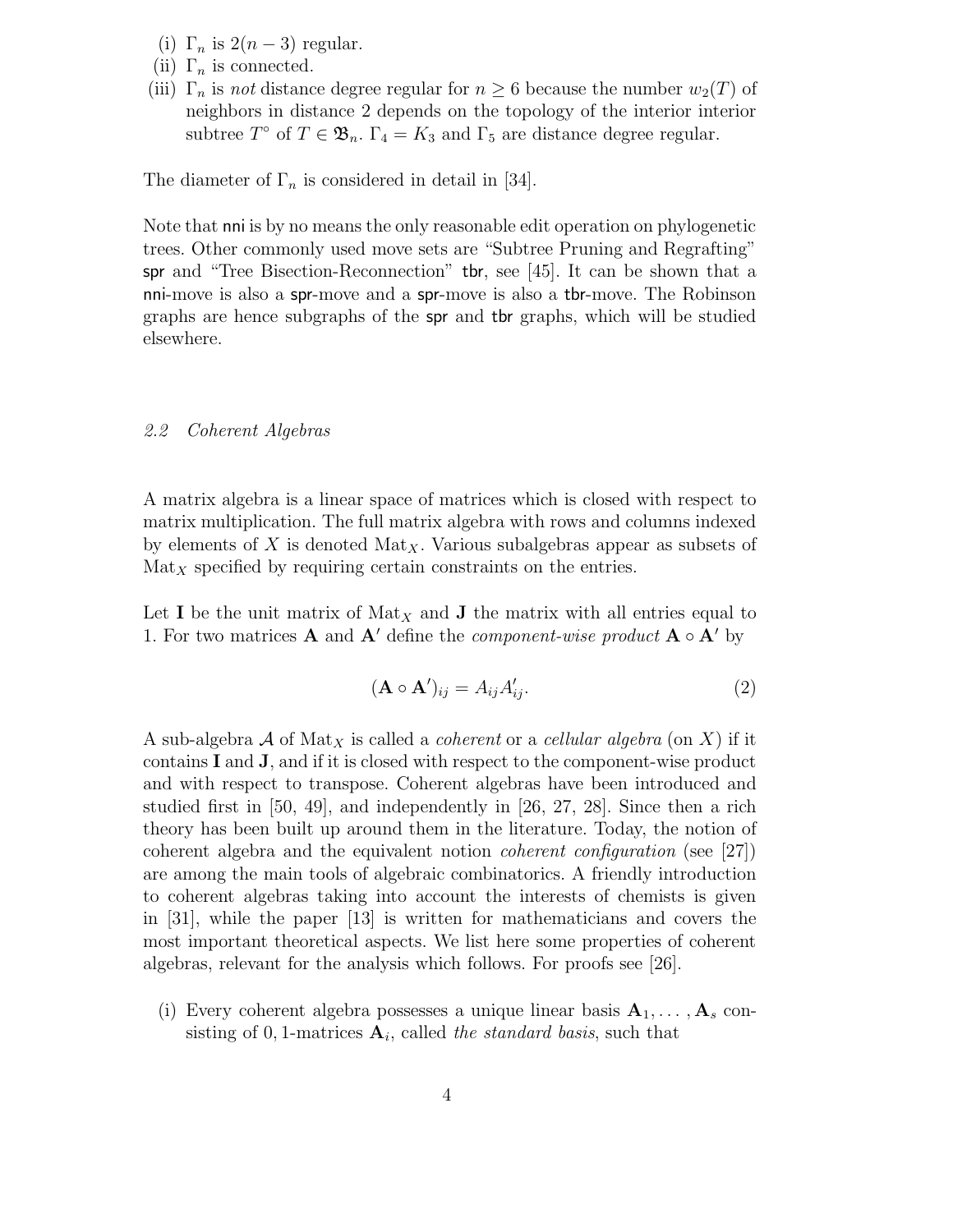(a) 
$$
\mathbf{I} = \sum_{i=1}^{t} \mathbf{A}_i
$$
 for some  $t, 1 \le t < s$ , and  
\n(b)  $\mathbf{J} = \sum_{i=1}^{s} \mathbf{A}_i$  (4)

The second condition says that  $\mathbf{A}_i \circ \mathbf{A}_j = 0$  for  $i \neq j$ .

- (ii) For every basis matrix  $\mathbf{A}_i$  there is a basis matrix  $\mathbf{A}_{i'}$  such that  $\mathbf{A}_{i'} = \mathbf{A}_i^{\mathsf{T}}$ . Note that in general  $i' \neq i$ , the matrices  $A_i$  with  $i > t$  are not necessarily symmetric.
- (iii) The product of two basis matrices is a linear form

$$
\mathbf{A}_i \mathbf{A}_j = \sum_{k=1}^r p_{ij}^k \mathbf{A}_k \tag{5}
$$

with integral coefficients  $p_{ij}^k$  which are called the *structure constants* of the algebra.

- (iv) According to (i.a) the sets  $C_i = \{v \in X : (\mathbf{A}_i)_{vv} = 1\}, 1 \le i \le t$ , form a partition  $\mathcal{C}_X$  of X, called the *cell partition*. The sets  $C_i$  are called the cells of the coherent algebra. The cell partition is  $\epsilon$ *quitable*<sup>1</sup> with respect to (the graph associated with) every basis matrix  $A_i$ .
- (v) The basis matrices  $A_i$  can be considered as adjacency matrices of (in general directed) graphs  $G_i = (X, E_i)$ , the basis graphs. Their arc sets are  $E_i = \{(u, v) : (\mathbf{A}_i)_{uv} = 1\}$ . The sets  $E_i$ ,  $1 \leq i \leq s$ , are called the basis sets of the algebra. They form a partition of  $X \times X$  which is called a coherent configuration.
- (vi) For each basis set  $E_i$  there are cells  $C_j, C_k \in \mathcal{C}_X$  such that  $E_i \subseteq C_j \times C_k$ . Further, in this case,

$$
|\{v : (u, v) \in E_i\}| = \begin{cases} |E_i|/|C_j| \text{ for } u \in C_j \\ 0 \qquad \text{otherwise.} \end{cases}
$$
  

$$
|\{v : (v, u) \in E_i\}| = \begin{cases} |E_i|/|C_k| \text{ for } u \in C_k \\ 0 \qquad \text{otherwise.} \end{cases}
$$
  
(6)

(vii) A coherent algebra for which  $t = 1$  (or with other words, in which I is a basis matrix) is called homogeneous. In a homogeneous coherent algebra  $C_1 = X$ , so the cell partition is trivial.

The smallest coherent algebra containing the adjacency matrix A of a graph Γ is called the coherent algebra *generated* by Γ and denoted by  $\langle \Gamma \rangle$ .

<sup>&</sup>lt;sup>1</sup> A partition  $\{C_1, \ldots, C_m\}$  of the vertex set of a graph is *equitable* if, for any choice of i and j, all vertices in  $C_i$  have the same number  $\mathbf{A}_{ij}$  of neighbours in  $C_j$ . The matrix  $\bf{A}$  is the *collapsed adjacencency matrix*.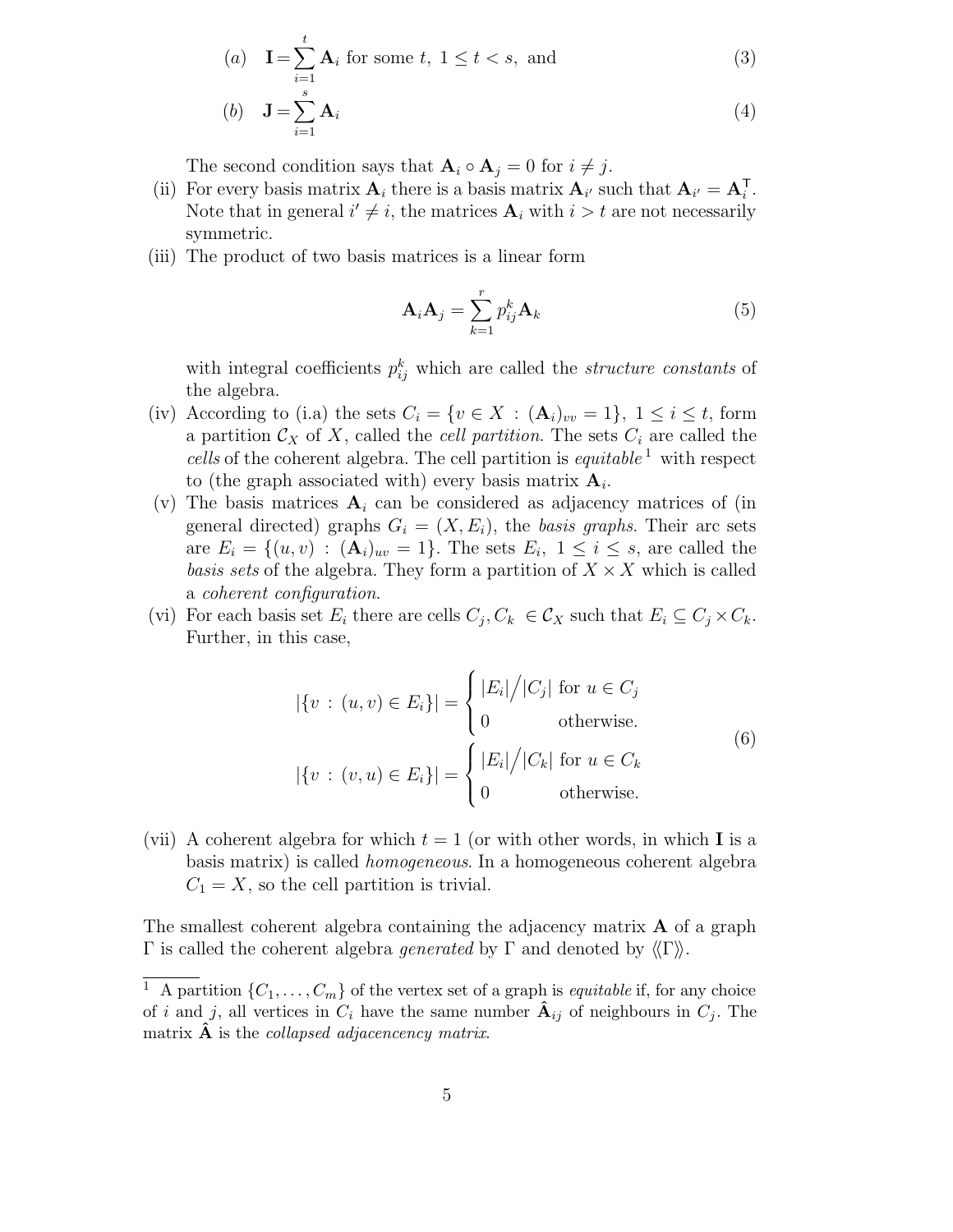

Fig. 2. Interior tree topologies for  $n = 4$  to  $n = 9$ .

2.3 The Cell Partition of Robinson Graphs

The structure of the coherent algebra  $\langle \nabla_n \rangle$  and its spectral properties can be understood in terms of natural symmetries of  $\Gamma_n$ .

**Theorem 1** Let  $T_1$  and  $T_2$  be two phylogenetic trees such that their interior trees are equal,  $T_1^{\circ} = T_2^{\circ}$ . Then there is an automorphism  $\alpha : \mathfrak{B}_n \to \mathfrak{B}_n$  of  $\Gamma_n$ such that  $\alpha(T_2) = T_1$ .

*Proof.* Let  $\pi$  be a permutation of  $\{1, 2, ..., n\}$ . Then the action of  $\pi$  on  $\{1, 2, \ldots, n\}$  extends to an action  $\alpha_{\pi}$  on  $\mathfrak{B}_n$  by permuting the labels on the leaves. The action of  $\alpha_{\pi}$  clearly commutes with any nni move, hence  $\alpha_{\pi}$  is an automorphism of  $\Gamma_n$ . For each pair  $T_1, T_2$  of trees with the same interior tree T<sup>o</sup> there is a permutation  $\pi$  such that  $T_1 = \pi(T_2)$ , hence trees with the same interior tree are contained in the same orbit of  $\text{Aut}[\Gamma_n]$ . □

**Definition 1** The interior tree partition of  $\mathfrak{B}_n$  consists of the classes of trees that have the same interior tree.

Using definition 1 we can rephrase Theorem 1 as follows: The interior tree partition of  $\mathfrak{B}_n$  is finer than the cell partition of the coherent algebra  $\langle\langle \Gamma_n \rangle\rangle$ .

For  $n = 5$  there is only a single interior tree, which is isomorphic to the path  $P_3$ . By theorem 1 Aut $[\Gamma_5]$  has only a single orbit, i.e.,  $\Gamma_5$  is vertex transitive. This is not true for  $n \geq 6$ . In Figure 2 we show the interior trees for  $n = 4$  to  $n = 9$ .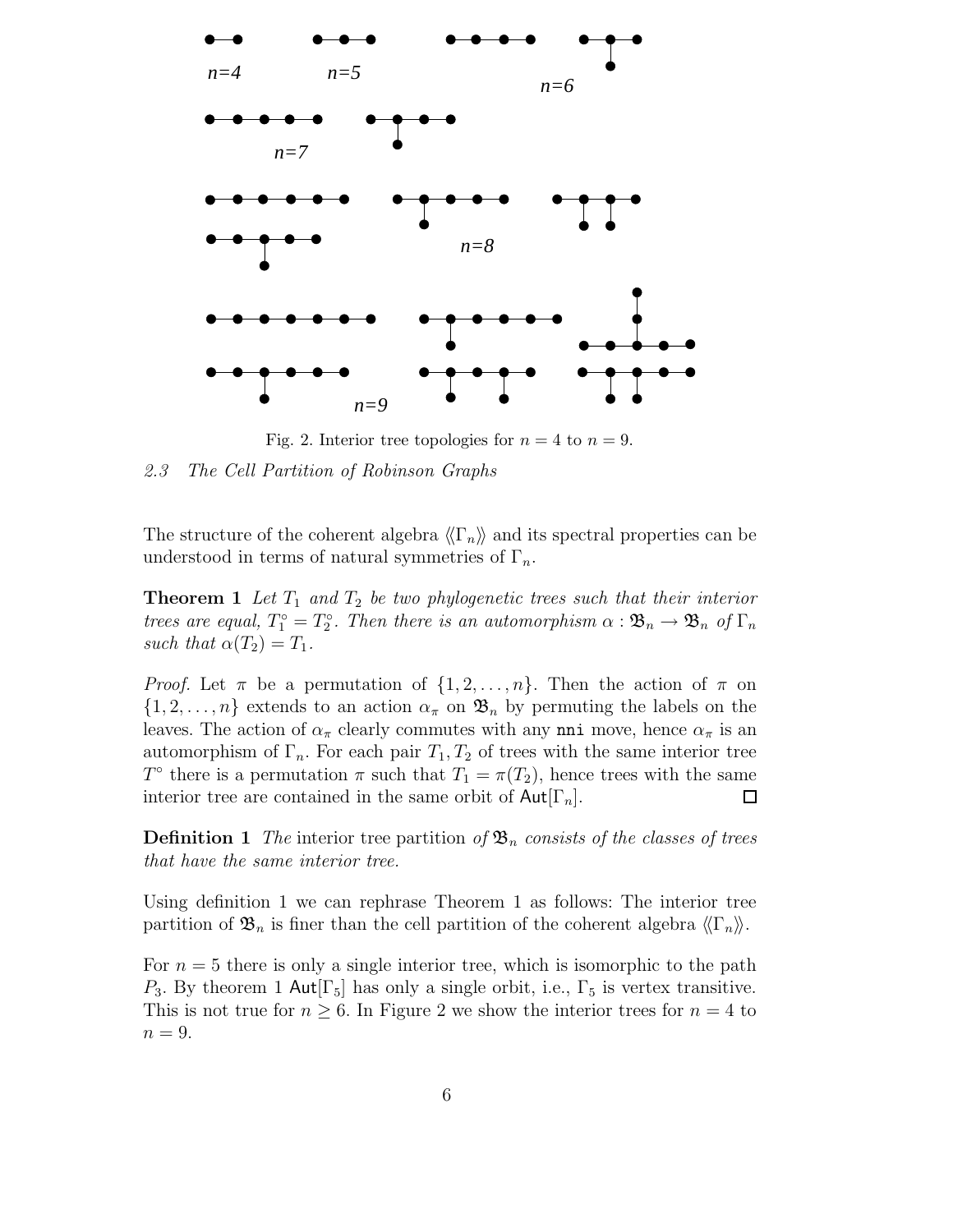A most appealing result on Robinson graphs is the following converse of Theorem 1:

**Theorem 2** The interior tree partition of  $\mathfrak{B}_n$  equals the cell partition of the coherent algebra  $\langle \langle \Gamma_n \rangle \rangle$ .

Proof. The proof of this theorem requires the knowledge of quite a few details of the structure of  $\Gamma_n$ . Therefore, we only give a short sketch here. For the complete proof we refer to [4].

Let  $\mathcal{C}_n$  be the cell partition of  $\Gamma_n$ . As mentioned in 2.2(iv),  $\mathcal{C}_n$  is equitable with respect to every basis matrix  $A_i$ . This implies that the entries of any two rows (columns) of an arbitrary matrix  $\mathbf{A}'$  in  $\langle\langle \Gamma_n \rangle\rangle$  belonging to trees T and T' in the same cell of  $C_n$  must sum to the same amount. In particular, this means that for any  $k$ , the number of trees at distance  $k$  must be the same for both  $T$  or  $T'$ . We use this criterion several times in order to distinguish trees which belong to different cells.

Interior trees have vertices of degree 1, 2, or 3. Let their numbers be  $n_1$ ,  $n_2$ , and  $n_3$ , respectively. These numbers are not independent. We have  $n_2 = n_1 - 2$  and  $n_3 = n-2n_1$ . In [39] it was shown that the number of trees at distance 2 from a given tree  $T$  depends only on the number  $n_1$ . From this we see immediately that  $n_1$ ,  $n_2$ , and  $n_3$  are constant on each cell of  $\mathcal{C}_n$ . Since a path is the only tree with  $n_3 = 0$ , all trees in  $\Gamma_n$  the interior tree of which is a path belong to a single cell, say to  $C_1$ . Since any two paths of the same length are isomorphic,  $C_1$  is an orbit of Aut $[\Gamma_n]$ .

Any single nni can change the diameter of a tree by at most one unit. The diameter increases if and only if the nni is made using an edge having exactly one of its vertices on a longest path in the interior tree, while it decreases if and only if the nni is made using an edge which is part of all longest interior paths. This information together with the fact that the maximum diameter is realized in trees of  $C_1$  only, can be used to prove (by downward induction) that the diameter is constant on each cell.

The remaining steps in the proof for the theorem are more involved. Essentially, it depends upon showing that the interior tree  $T^{\circ}$  of a tree T is uniquely determined up to isomorphism by the number of its neighbors having larger diameter and by the isomorphism type of the interior trees of these neighbors. All details are given in [4]. 口

### 2.4 Small Robinson Graphs

For small values of  $n$  a complete analysis of the Robinson graphs is feasible.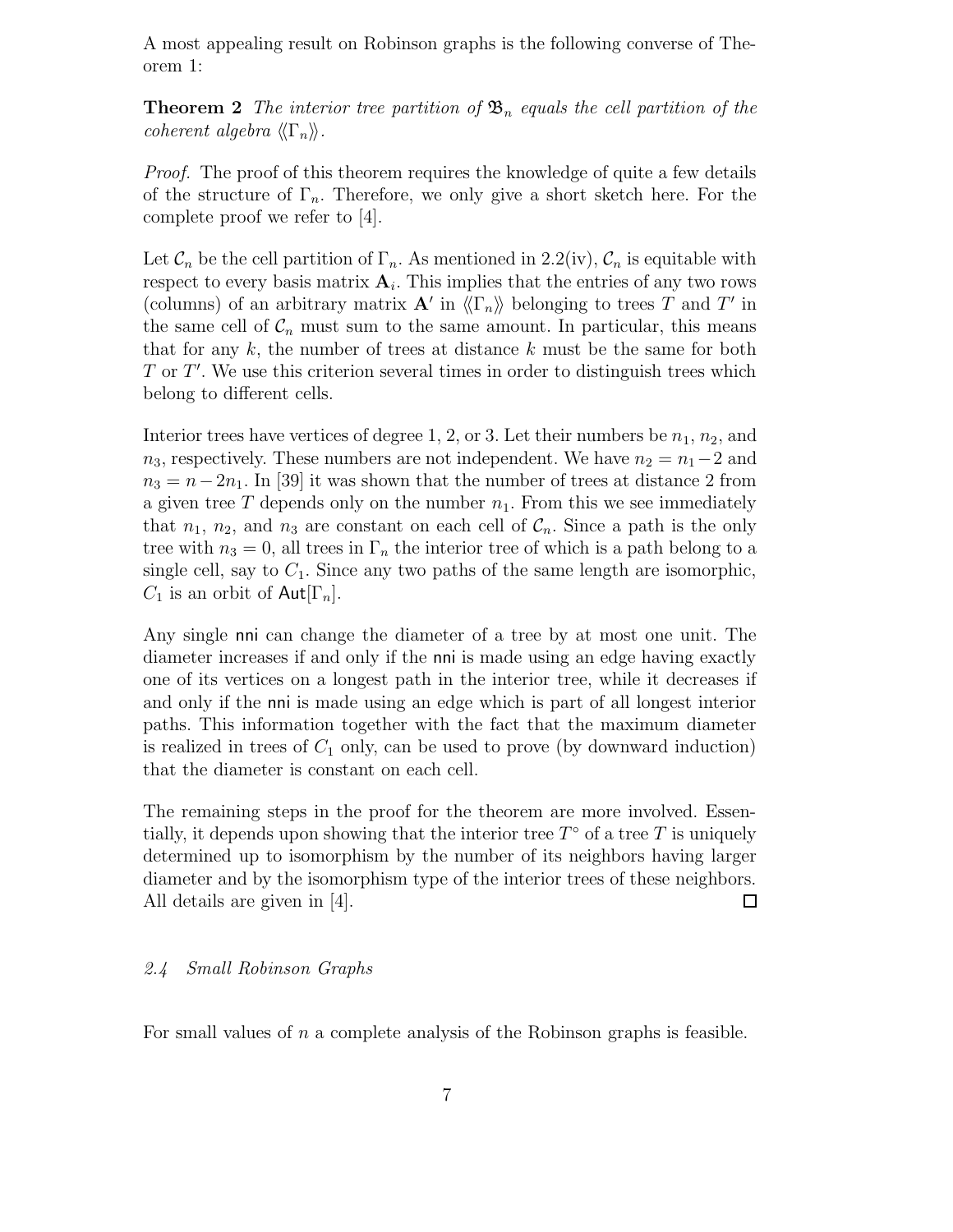

Fig. 3.  $\Gamma_5 = L[P]$ .

- $\Gamma_1 = \Gamma_2 = \Gamma_3 = K_1$  since there is only a single phylogenetic tree with  $n = 1$ , 2, or 3 end-vertices.
- $\Gamma_4 = K_3$ , since there are only the three trees shown in Figure 1.
- $\Gamma_5$  is easily constructed explicitly, see Figure 3. It is distance regular with diameter 3. The collapsed adjacency matrix (structure matrix)

$$
\hat{\mathbf{A}} = \begin{pmatrix} 0 & 4 & 0 & 0 \\ 1 & 1 & 2 & 0 \\ 0 & 1 & 2 & 1 \\ 0 & 0 & 4 & 1 \end{pmatrix} \tag{7}
$$

(or, more precisely the off-diagonal entries known as the intersection array) identify  $\Gamma_5$  as a known distance-transitive graph, namely the *line graph of* the Petersen graph  $L[P]$  [6, Thm.7.5.3]. Since it contains  $K_5$  as a minor it is not planar. The Laplacian spectrum of  $\Gamma_5$  is easily computed explicitly:

|                                    | $= 0 1 2 3$ |  |                                 |  |
|------------------------------------|-------------|--|---------------------------------|--|
|                                    |             |  | $=\quad 0\quad 2\quad 5\quad 6$ |  |
| $\text{mult}(\Lambda_i)$ = 1 5 4 5 |             |  |                                 |  |

For  $n \leq 9$  we were able to generate the Robinson graphs on the computer. For  $n = 6, 7$  the adjacency matrix is still small enough so that the spectrum of the Laplacian can computed directly via matrix diagonalization. Additional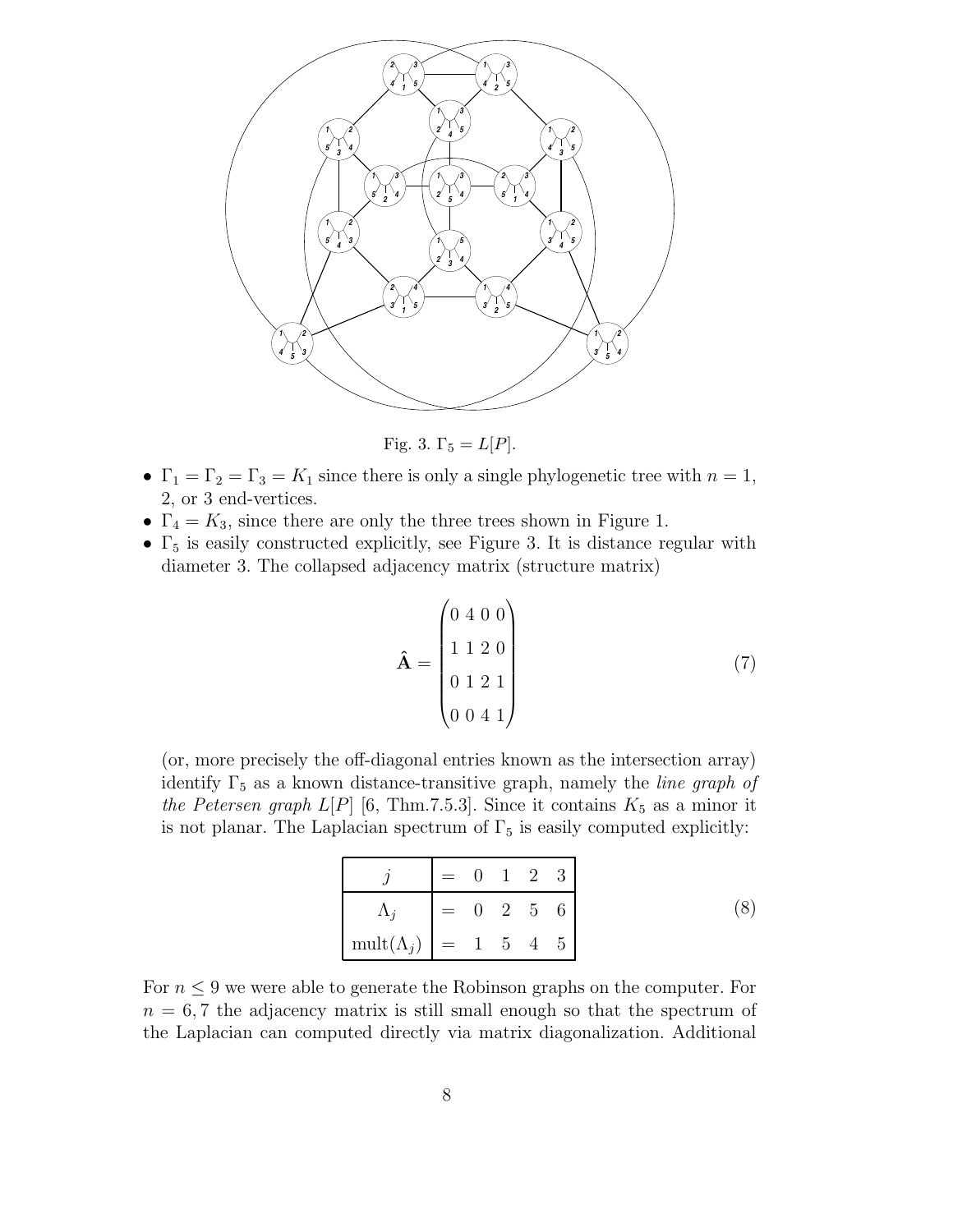| $\boldsymbol{n}$ | $\left V\right $ | $\deg$           | diam             | Cells          | $\dim \langle\!\langle \Gamma_n \rangle\!\rangle$ | $ {\rm spec} $ | $\Lambda_{\rm max}$ |
|------------------|------------------|------------------|------------------|----------------|---------------------------------------------------|----------------|---------------------|
| 3                | $\mathbf{1}$     | $\boldsymbol{0}$ | $\boldsymbol{0}$ | 1              | 1                                                 | $\mathbf{1}$   |                     |
| $\overline{4}$   | 3                | $\overline{2}$   | $\mathbf{1}$     | 1              | $\overline{2}$                                    | $\overline{2}$ | 3                   |
| $\overline{5}$   | 15               | $\overline{4}$   | 3                | 1              | 4                                                 | 4              | 6                   |
| $\,6\,$          | 105              | $6\phantom{.}6$  | $\overline{5}$   | $\overline{2}$ | 31                                                | 10             | 9                   |
| 7                | 945              | 8                | $\overline{7}$   | $\overline{2}$ | 243                                               | 46             | 12                  |
| 8                | 10395            | 10               | 10               | $\overline{4}$ | $\overline{\cdot}$                                | 213            | 15                  |
| 9                | $135135\,$       | 12               | 12               | 6              | $\overline{\cdot}$                                | $\geq 1041$    | 18                  |

Table 1 Some numerical data on small Robinson graphs. The values for diam $\Gamma_n$  are taken from [34].

algebraic information can be obtained by computing the coherent algebra  $\langle\!\langle \Gamma \rangle\!\rangle$ using Oliver Bastert's program qweil [2]. In particular, the algebra  $\langle\langle \Gamma \rangle\rangle$  is not homogeneous (and hence not commutative [26]) for  $n \geq 6$ . Summary information on the coherent algebras of  $\Gamma_6$  and  $\Gamma_7$  can be found in Table 1.

Theorem 1 together with the following result from [44] sets the stage for an efficient way of computing the spectrum of  $\Gamma_n$  for a few larger values.

Theorem 3 Let  $\pi^{(\kappa)}=\{X_1^{(\kappa)}\}$  $\{X_1^{(\kappa)}, \ldots, X_{s_{\kappa}}^{(\kappa)}\}, 1 \leq \kappa \leq \nu$ , be a sequence of equitable partitions satisfying the condition that for every  $x \in X$  there is a  $\kappa$  with  $\{x\} \in \pi^{(\kappa)}$ . Then

$$
\bigcup_{\kappa=1}^{\nu} \text{spec}(\mathbf{C}^{(\kappa)}) = \bigcup_{\kappa=1}^{\nu} \text{spec}(\mathbf{R}^{(\kappa)}) \subseteq \text{spec}(\mathbf{A}) \subseteq \bigcup_{\kappa=1}^{\nu} \text{spec}(\mathbf{R}^{(\kappa)}),\tag{9}
$$

The structure matrices  $\mathbf{R}^{(\kappa)}$  and  $\mathbf{C}^{(\kappa)}$  of  $\pi^{(\kappa)}$  are defined by

$$
\mathbf{R}_{ik}^{(\kappa)} = \sum_{x \in X_k^{(\kappa)}} \mathbf{A}_{ux} \text{ independent of } u \in X_i^{(\kappa)}
$$
  

$$
\mathbf{C}_{ik}^{(\kappa)} = \sum_{x \in X_i^{(\kappa)}} \mathbf{A}_{xy} \text{ independent of } y \in X_k^{(\kappa)}
$$
 (10)

The equitable partitions obtained from different representatives  $T$  of the same class of the cell partition of  $A$  are equivalent in the sense that they yield the same structure matrices (possibly up to permutations of the indices). Thus we obtain the complete spectrum of  $A$  as the union of the spectra of the structure matrices  $\mathbf{R}^{(\kappa)}$  where  $\kappa$  now indexes the classes of the cell partition of  $\langle\langle \Gamma_n \rangle\rangle$ . This is equivalent to computing equitable partitions for a single reference tree from each class of the interior degree partition.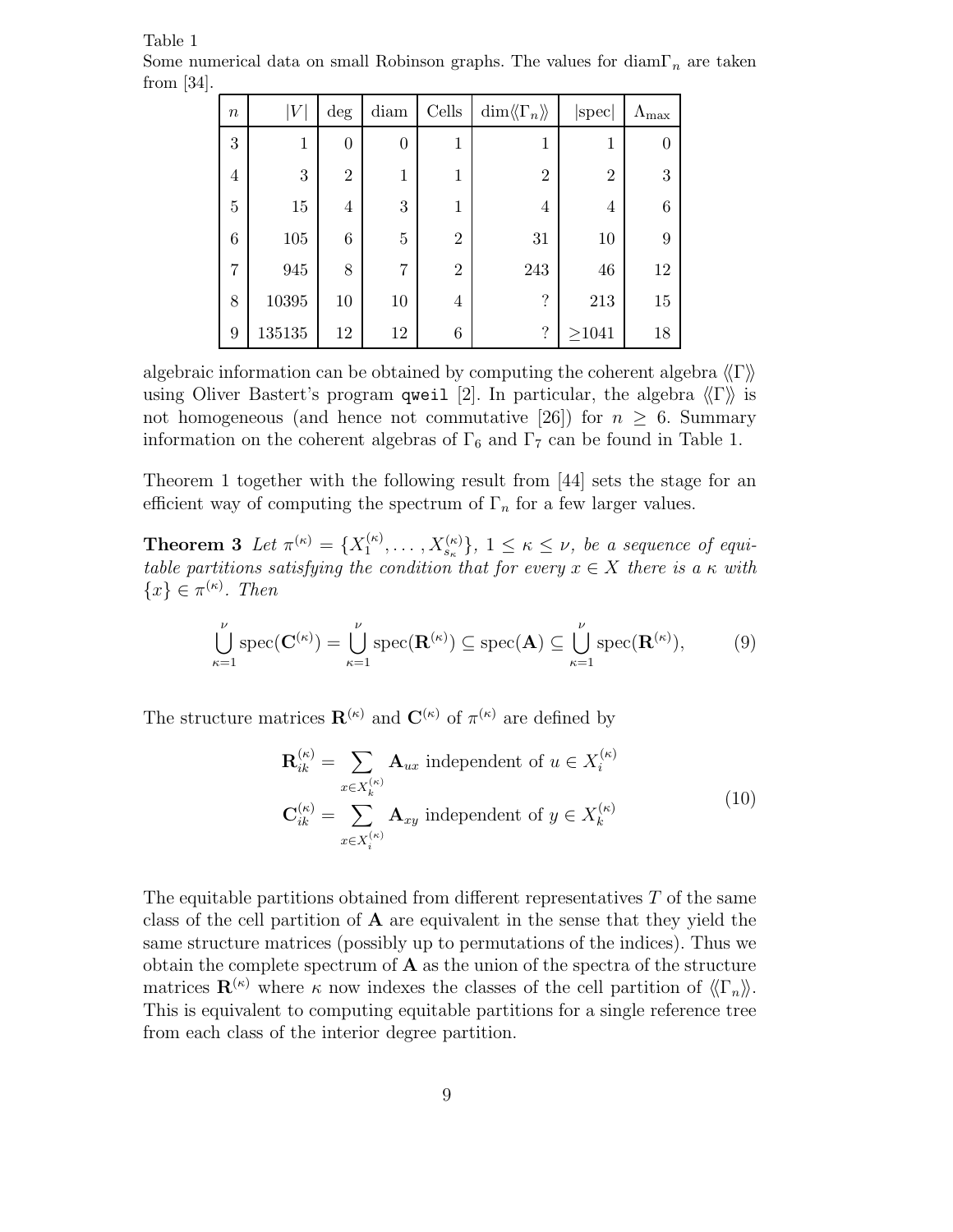

Fig. 4. Laplacian Spectra of the Robinson graphs  $\Gamma_6$ ,  $\Gamma_7$  and  $\Gamma_8$ 

The point is that the equitable partition "anchored" at a tree  $T$  can be computed very efficiently in  $\mathcal{O}(|E| \log |V|)$  time and  $\mathcal{O}(|E|)$  space using qstab [3]. This has to be done only for a single representative of each class of interior trees. Furthermore, the dimension of the structure matrices  $\mathbf{R}^{(\kappa)}$  is in general much smaller than |V|. The spectra of  $\mathbf{R}^{(\kappa)}$  can either be computed directly, or one can try to find equitable partitions of  $\mathbf{R}^{(\kappa)}$  and to compose  $\mathrm{spec}(\mathbf{R}^{(\kappa)})$  from a collection of even smaller matrices, following the procedure outlined in [44]. The eigenvectors can then be obtained by numerically solving  $(A - \lambda I)x = 0$ . The use of symmetry-based techniques for block diagonalization of adjacency matrices also has been used to analyze the spectra of Cayley graphs (see eg. [33]).

The results for  $n = 6$ ,  $n = 7$ , and  $n = 8$  are summarized in Figure 4. For  $n = 9$ we obtain 6 inequivalent equitable partitions with 1534, 3610, 5901, 10815, 19698, and 21252 cells, respectively. The structure matrices of the smallest four partitions were diagonalized directly, yielding a lower bound of 1041 distinct eigenvalues.

#### 3 Rugged Landscapes

#### 3.1 Correlation Measures and Amplitude Spectra

All measures discussed in this section are invariant under affine transformation. Hence we may assume

$$
\overline{f} = \frac{1}{|X|} \sum_{x \in X} f(x) = 0
$$
  
 
$$
Var[f] = \sum_{x \in X} (f^2(x) - \overline{f}^2) = \langle f, f \rangle = 1
$$
 (11)

Let  $\Gamma = (X, \mathcal{N})$  be a graph with adjacency matrix **A**. Then the diagonal matrix of vertex degrees **D** has diagonal entries  $D_{xx} = \sum_{y} A_{xy}$ . The canonical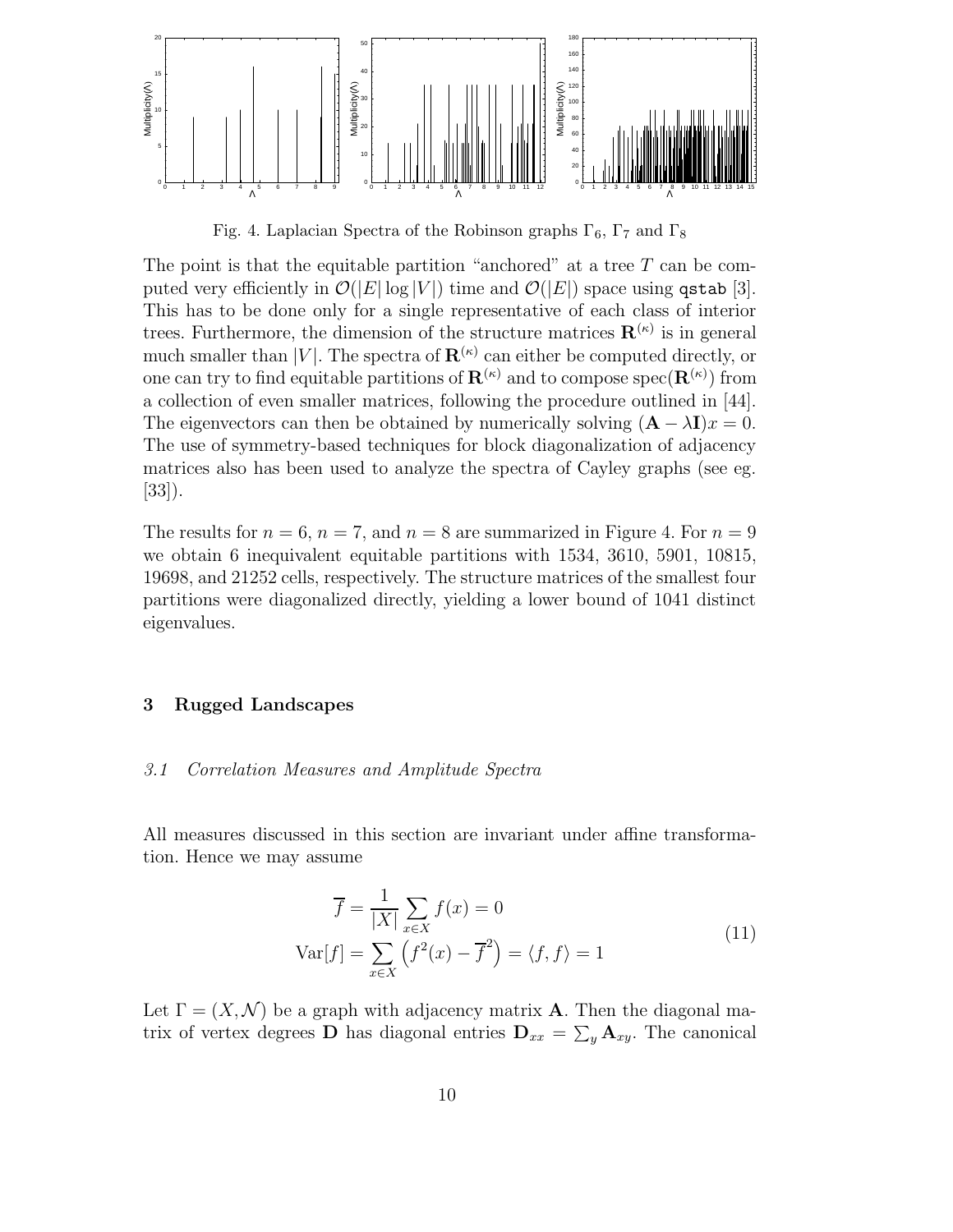Markov transition operator on  $\Gamma$  is  $\mathbf{T} = \mathbf{A}\mathbf{D}^{-1}$ . The "random-walk" autocorrelation function [48] of the landscape f satisfying  $(11)$  is [42]

$$
r(s) = \langle f, \mathbf{T}^s f \rangle \tag{12}
$$

From (12) one obtains the *correlation length* of f on  $\Gamma$  as  $\ell = \sum_{s=0}^{\infty} r(s)$ .

The *Laplacian matrix* of  $\Gamma$  is defined as

$$
-\Delta = \mathbf{D} - \mathbf{A} \tag{13}
$$

is a particularly useful algebraic representation of  $\Gamma$ . It is a symmetric nonnegative definite matrix with smallest eigenvalue 0, the multiplicity of which equals the number of connected components. For surveys on graph Laplacians see e.g.  $[36, 37]$  and the book  $[10]$ .

In order to show  $\Delta, T \in \langle \Gamma \rangle$  it suffices to verify that  $D \in \langle \Gamma \rangle$ , which follows from the fact that the degree partition is coarser than the cell partition for any graph, see e.g. [31]. If  $\Gamma$  is regular, as is the case with the Robinson graphs, then **A**, **T** and  $-\Delta$  have the same eigenvectors since **D** is a multiple of the identity matrix. Let  $\{\varphi_k\}$  be an orthonormal basis of  $-\Delta$  with associated eigenvalues  $\Lambda_k$ . The decomposition

$$
f = \sum_{k} a_k \varphi_k \tag{14}
$$

is sometimes called a Fourier decomposition of the landscape. The amplitude  $B(\Lambda)$  of f on the eigenspace  $\mathcal{E}_{\Lambda} = {\{\xi | - \Delta \xi = \Lambda \xi \}}$  is the fraction of the landscape variance that is contributed by the projection of f onto  $\mathcal{E}_{\Lambda}$ . Thus  $B(\Lambda)$  is invariant under affine transformations  $f \to \sigma f + \overline{f}$ . Using (11) we can express  $B(\Lambda)$  in terms of the the Fourier decomposition (14) in the form

$$
B(\Lambda) = \sum_{k:-\Delta\varphi_k = \Lambda\varphi_k} a_k^2 \tag{15}
$$

for all eigenvalues  $\Lambda \neq 0$ . By (11) we have  $\sum_k a_k^2 = 1$  and  $B(0) = a_0^2 = \overline{f}^2 = 0$ . The corresponding expressions for non-normalized landscapes can be found in [42]. In general we have  $B(\Lambda) \geq 0$  and  $\sum_{\Lambda} B(\Lambda) = 1$ , with the lanscape becoming more rugged as the high- $\Lambda$  amplitudes increase.

In the case of D-regular graphs, which of course includes the Robinson graphs, there are simple expressions for the correlation function  $r(s)$  and the correlation length  $\ell$  in terms of the amplitude spectrum [42]:

$$
r(s) = \sum_{\Lambda} B(\Lambda) \left(1 - \frac{\Lambda}{D}\right)^s \quad \text{and} \quad \ell = D \sum_{\Lambda} \frac{B(\Lambda)}{\Lambda} \tag{16}
$$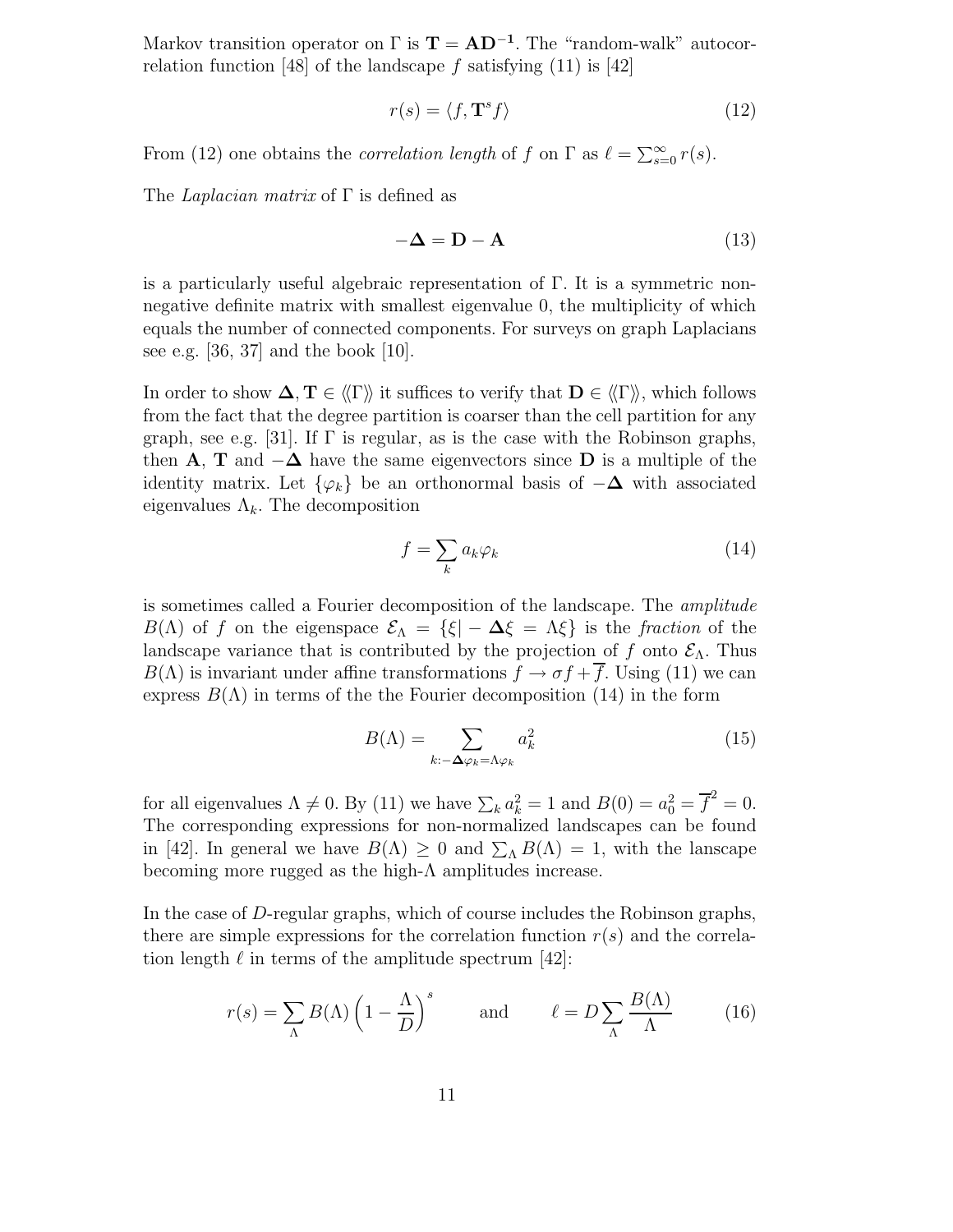The amplitude spectrum is therefore a detailed correlation measure, with the landscape becoming more rugged the larger the high- $\Lambda$  amplitudes are. A landscape that is – up to an additive constant – an eigenfunction of  $-\Delta$ , i.e., for which  $B(\Lambda) = 1$  for one eigenvalue  $\Lambda \neq 0$  and  $B(\Lambda') = 0$  for all  $\Lambda' \neq \Lambda$  is called elementary. This notion is important because on the one hand many of the best studied combinatorial optimization problems form elementary landscapes on their "natural" configurations graphs [24, 42, 43], and on the other hand eigenfunctions of the graphs Laplacian have a number of distinct geometric properties: All their local minima have a value below the landscape average [24], and they satisfy a version of Courant's nodal domain theorem, implying that ruggedness indeed increases with the location in the spectrum of  $-\Delta$ [11].

### 3.2 Computing Amplitude Spectra on Very Large Graphs

For graphs with more than a few thousand vertices it becomes impossible to compute all eigenvectors directly (e.g. using the QR algorithm) since the Laplacian matrix  $-\Delta$  becomes too large even to fit into the computer's memory. However, in many cases these matrices are extremely sparse. Moreover, we may know the Laplacian eigenvalues from its equitable partitions. In this case we use the accompanying knowledge of the spectral radius of the Laplacian to transform the problem to a more tractable eigenspace computation.

**Lemma 1** Let **B** be a matrix with spectral radius  $\rho(\mathbf{B})$  let  $\xi$  be an eigenvector of **B** belonging to the eigenvalue  $\lambda$ . Then the matrix  $\mathbf{Q}_{\lambda}$ , defined by

$$
\mathbf{Q}_{\lambda} = \mathbf{I} - \frac{1}{2\left(1 + \varrho(\mathbf{B})^2\right)} (\mathbf{B} - \lambda \mathbf{I})^2 \tag{17}
$$

has spectral radius  $\varrho(\mathbf{Q}_{\lambda}) = 1$  and  $\|\mathbf{Q}_{\lambda}\xi\| = \|\xi\|$  if and only if  $\mathbf{B}\xi = \lambda \xi$ .

*Proof.* Consider an eigenvector  $\zeta$  of **B** with eigenvalue  $\mu$ . We have

$$
1 \ge \frac{\langle \zeta, \mathbf{Q}_{\lambda} \zeta \rangle}{\langle \zeta, \zeta \rangle} = 1 - \frac{(\mu - \lambda)^2}{2(\varrho(\mathbf{B})^2 + 1)} \ge 1 - \frac{2\varrho(\mathbf{B})^2}{1 + \varrho(\mathbf{B})^2} > -1
$$

We see immediately that  $\langle \zeta, \mathbf{Q} \zeta \rangle \leq \langle \zeta, \zeta \rangle$  with equality if and only if  $\mu = \lambda$ . The lemma now follows directly from the properties of the Rayleigh quotient. □

Lemma 1 allows us to obtain the amplitude of a landscape  $f$  within the eigenspace of **B** belonging to  $\lambda$  from  $\mathbf{Q}_{\lambda}$  by an iterative procedure.

**Lemma 2** Let f be a landscape satisfying (11) and let  $\lambda$  be an eigenvalue of **B**. Then the amplitude  $B(\lambda)$  of f within the eigenspace of **B** belonging to  $\lambda$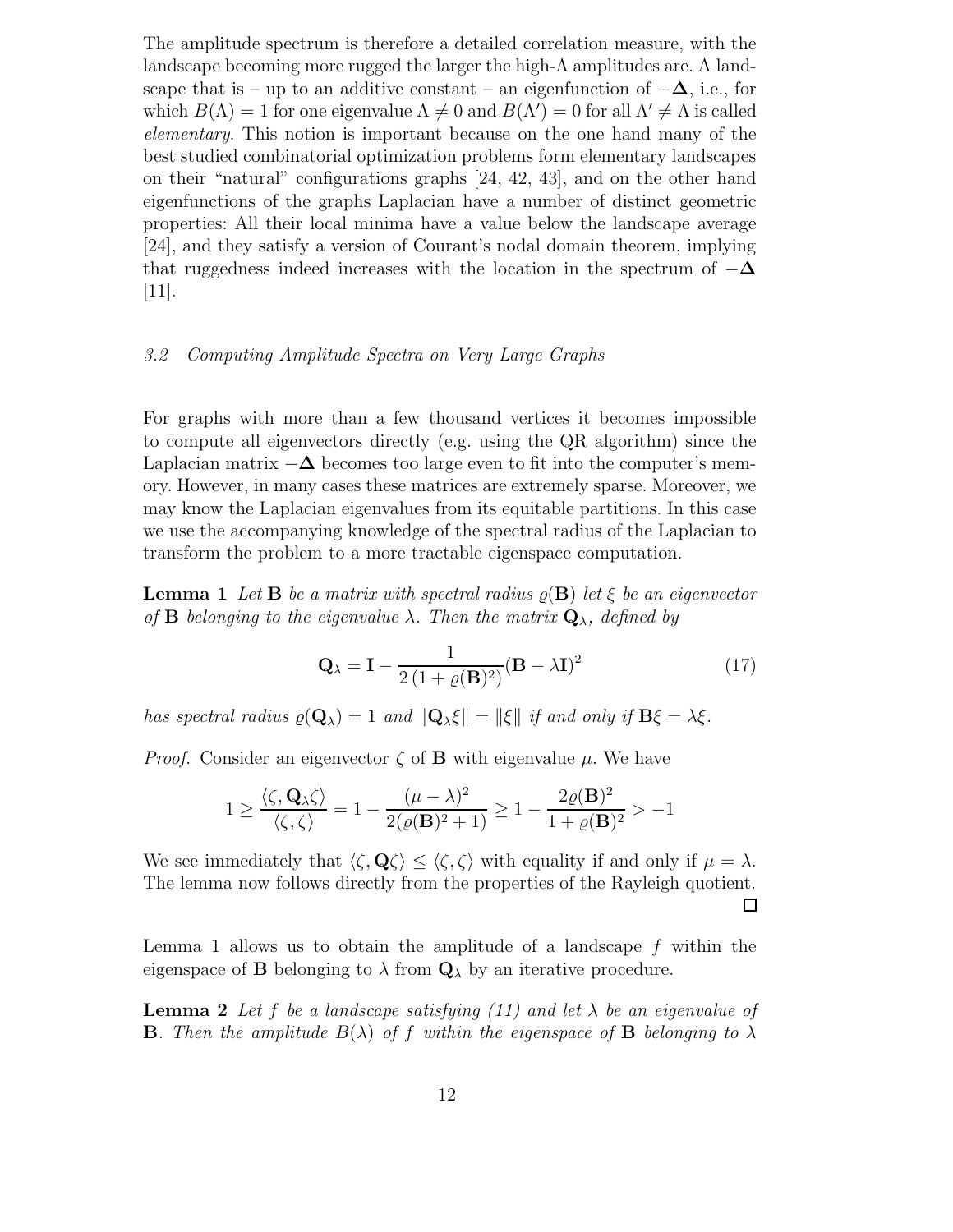satisfies

$$
B(\lambda) = \lim_{k \to \infty} \langle f, \mathbf{Q}_{\lambda}^k f \rangle \tag{18}
$$

*Proof.* Let  $\{\vartheta_k\}$  be an orthonormal basis of eigenvectors of **Q** with associated eigenvalues  $\mu_k$ . We expand  $f = \sum_k a_k \vartheta_k$  and obtain

$$
\langle f, \mathbf{Q}_{\lambda}^{k} f \rangle = \sum_{i,j} a_i \mu_j^{k} a_j \langle \vartheta_i, \vartheta_j \rangle = \sum_{i} a_i^{2} \mu_i^{k}
$$

Lemma 1 now implies  $\sum_{i:\mu_i=1} a_i^2 = B(\lambda)$  because the eigenvectors of  $\mathbf{Q}_{\lambda}$  with eigenvalues  $\mu_k = 1$  span the eigenspace of **B** with eigenvalue  $\lambda$ .

The utility of (18) derives from the fact that by the definition of  $\mathbf{Q}_{\lambda}$  (17) we may compute  $\mathbf{Q}_{\lambda} f$  by instead computing  $\mathbf{B} f$  and  $\mathbf{B}^2 f$  without storing more than the "adjacency list" of the graph. If we use  $\beta_x$  to denote the set of vertices adjacent to  $x$  we obtain

$$
[\mathbf{B}f]_x = \sum_{y \in \beta_x} f(y) \quad \text{and} \quad [\mathbf{B}^2 f]_x = \sum_{y \in \beta_x} \sum_{z \in \beta_y} f(z) \quad (19)
$$

On the other hand (18) is inconvenient for practical computations since inaccuracies in  $\mathbf{Q}_{\lambda}$  are amplified exponentially. Thus we first iterate  $f^{(k+1)} = (1/\|\mathbf{Q}_{\lambda}f^{(k)}\|)\mathbf{Q}_{\lambda}f^{(k)}$  to convergence and compute  $B(\lambda) = \langle f, f^{(\infty)}\rangle$ .

If  $B(\lambda) = 0$ , or is very small, then it is possible that  $f^{(k)}$  can converge to an eigenvector of  $\mathbf{Q}_{\lambda}$  whose eigenvalue associated eigenvalue is smaller than 1, but whose projection onto the eigenspace is still non-vanishing. Hence it is necessary to check that  $|| f^{(\infty)} - \mathbf{Q}_{\lambda} f^{(\infty)} ||$  is smaller than a prescribed tolerance. Otherwise we have  $B(\lambda) = 0$  (within the numerical tolerance).

The major drawback of this approach is that the speed of convergence implicit in (18) can be very poor. The error term is given by the contributions of all other eigenspaces and hence is bounded above by  $\varepsilon(k) = \mu_2^k$  after k iterations, where  $\mu_2$  denotes the second-largest eigenvalue of  $\mathbf{Q}_{\lambda}$ . From (17) we have

$$
\mu_2 \approx 1 - \frac{1}{2} \left( \frac{\Delta \lambda}{\varrho(B)} \right)^2,\tag{20}
$$

where  $\Delta\lambda$  is the minimum difference between  $\lambda$  and the next closest eigenvalue of **B**. The number of iteration required to reach an accuracy of  $K$  digits therefore scales as  $\mathcal{O}[K\cdot(\varrho(\mathbf{B})/\Delta\lambda)^2]$ . A more efficient numerical procedure would therefore be desirable if the Laplacian spectrum contains eigenvalues which are not well separated. We remark that a straightforward application of a Lanczos iteration does not work because of the large multiplicities of most eigenvalues [23].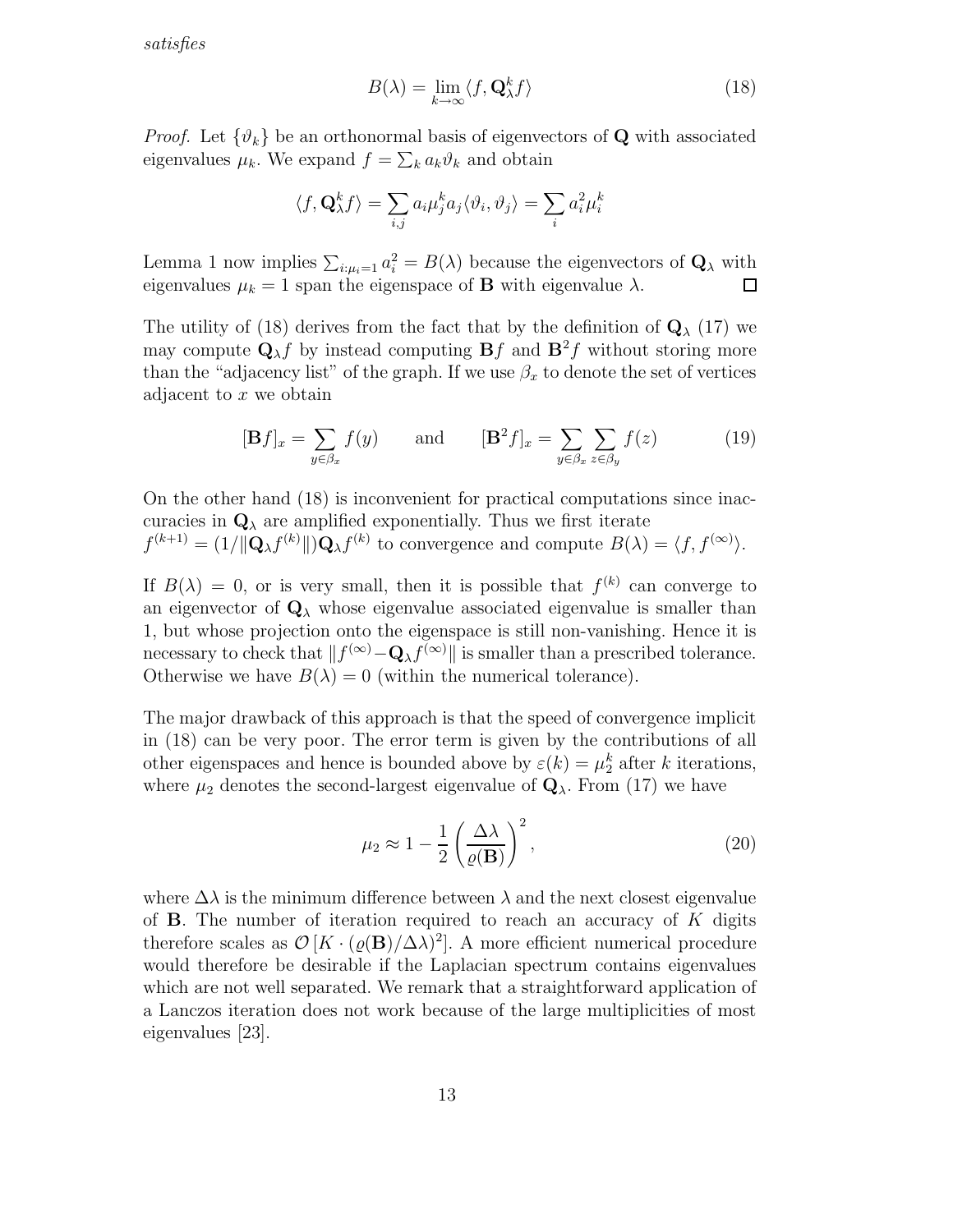Local optima offer an alternative approach to quantify ruggedness. Intuitively, a more rugged landscape implies more local optima. It suffices to consider only local minima.

**Definition 2** A vertex x is a local minimum of a landscape f on  $\Gamma = (X, \mathcal{N})$ if  $f(x) \leq f(y)$  for all neighbors y of x.

The use of  $\leq$  instead of  $\leq$  is customary in discrete systems.

Local optima are separated by saddle points and *fitness barriers*. Let  $\hat{x}$  and  $\hat{y}$ be two local minima and let **p** be a path in  $\Gamma$  from  $\hat{x}$  to  $\hat{y}$ . Then the fitness barrier separating  $\hat{x}$  from  $\hat{y}$  is

$$
f[\hat{x}, \hat{y}] = \min \left\{ \max \left[ f(z) \middle| z \in \mathbf{p} \right] \, \middle| \, \mathbf{p} : \text{path from } \hat{x} \text{ to } \hat{y} \right\} \tag{21}
$$

A point  $\hat{z} \in X$  satisfying the minimax condition (21) is a saddle point of the landscape. The saddle point fitnesses  $f[\hat{x}, \hat{y}]$  form an ultrametric distance measure on the set of local minima (see e.g. [38]). This hierarchical structure can be represented by the barrier tree of the landscape. Its leaves are the local minima and its internal nodes correspond to saddle points.

Barrier trees have been considered recently for various models of disordered systems ranging from biopolymers to spin glasses and combinatorial optimization [5, 18, 20, 22, 32]. In this contribution we use a modified version of the program barriers, which was originally developed for the analysis of RNA folding landscapes [20]. A detailed description of the algorithm can be found in [18], where barriers is used to analyze the energy landscapes of spin glass models.

Figure 5 shows the amplitude spectrum and barrier tree for an uncorrelated random landscape on  $\Gamma$ <sub>7</sub>. The *barrier* enclosing a local minimum is the height of the lowest saddle point that gives access to a more favorable minimum. In symbols:

$$
B(\hat{x}) = \min \left\{ f[\hat{x}, \hat{y}] - f(\hat{x}) \middle| \hat{y} : \text{local minimum such that } f(\hat{y}) < f(\hat{x}) \right\} \tag{22}
$$

The barrier heights can be directly read off the barrier trees. We use the middle panel of Figure 6 as an example:  $B(3) = 0.63$ , the fitness difference between the local minimum of 3 and the saddle point separating 3 from 2. The value  $B(2) = 1.62$  is the fitness of the saddle point separating 1 from the subtree  $\{2, 3, 4, 5, 6\}.$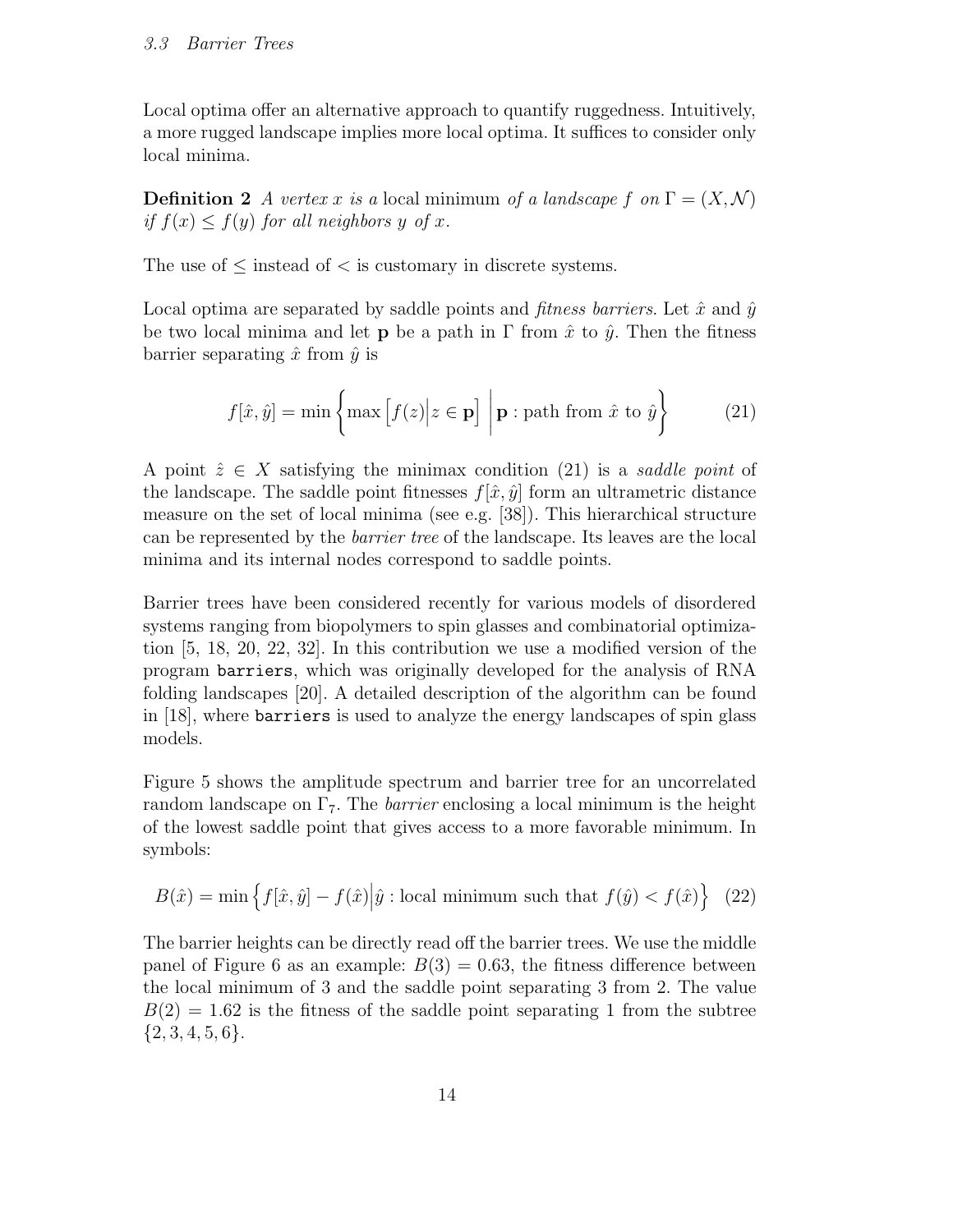

Fig. 5. Amplitude spectrum and barrier tree of a REM on  $\Gamma_7$ .

If  $B(\hat{x}) = 0$  then the local minimum  $\hat{x}$  is marginally stable. It is easy to check that eq.  $(22)$  is equivalent to the definition of the *depth* of a local minimum in [30]. It agrees for meta-stable states with the more general definition of the depth of a "cycle" in the literature on inhomogeneous Markov chains [1, 8, 9]. The barrier height  $B(\hat{x})$  essentially measures how hard it is to escape form a local minimum.

#### 4 Landscapes on Robinson Graphs

#### 4.1 Simple Examples

It will be convenient to represent a phylogenetic tree by the collection of its *splits*: Let  $e \in E(T)$  is an edge in the phylogenetic tree T, and denote by  $L^e$ and  $\overline{L}^e$  are the sets of leaves in the two connected components of  $T \setminus \{e\}.$ The pair  $s_e^T = \{L^e, \bar{L}^e\}$  is the split associated with the edge e. A set of splits  $\mathcal{S}(T) = \{s_e^T | e \in T\}$  is *compatible* if for any two splits  $\{A, A'\}, \{B, B'\} \in \mathcal{S}(T)$ at least one of the four intersections  $A \cap B$ ,  $A \cap B'$ ,  $A' \cap B$ ,  $A' \cap B'$  is empty. The split set of tree  $T$  is always compatible, and conversely, a compatible system of splits defines a unique tree [7].

**Proposition 4** [47, 40] Two phylogenetic trees T and T' are nni neighbors if and only if the symmetric difference  $\mathcal{S}(T) \triangle \mathcal{S}(T')$  contains exactly 2 splits.

In the following let  $v \in \hat{V}(T)$  be an interior vertex of T. The three edges incident with v will be denoted by  $e_v, e'_v, e''_v$ . The close relationship between splits and the nni neighborhood suggests that simple landscapes on Robinson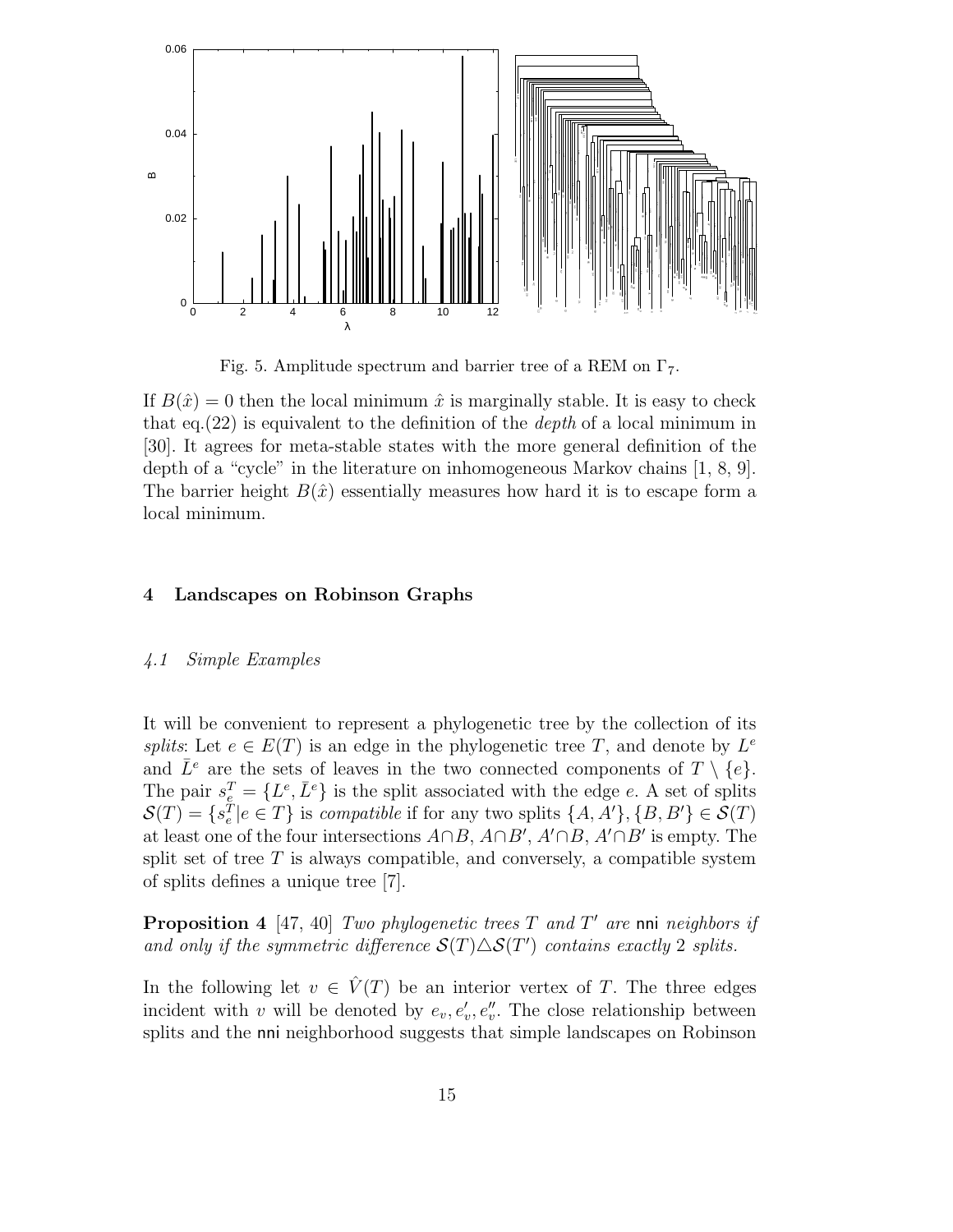

Fig. 6. Expected Amplitude spectra (l.h.s.) and barrier trees (r.h.s) of the simple split-based cost functions defined (from top to bottom) in equations (23-25) for  $n = 7$ . The error bars show the standard deviations of the distribution of amplitudes when the split weights  $\mu_i(s)$  are drawn independently from a uniform distribution.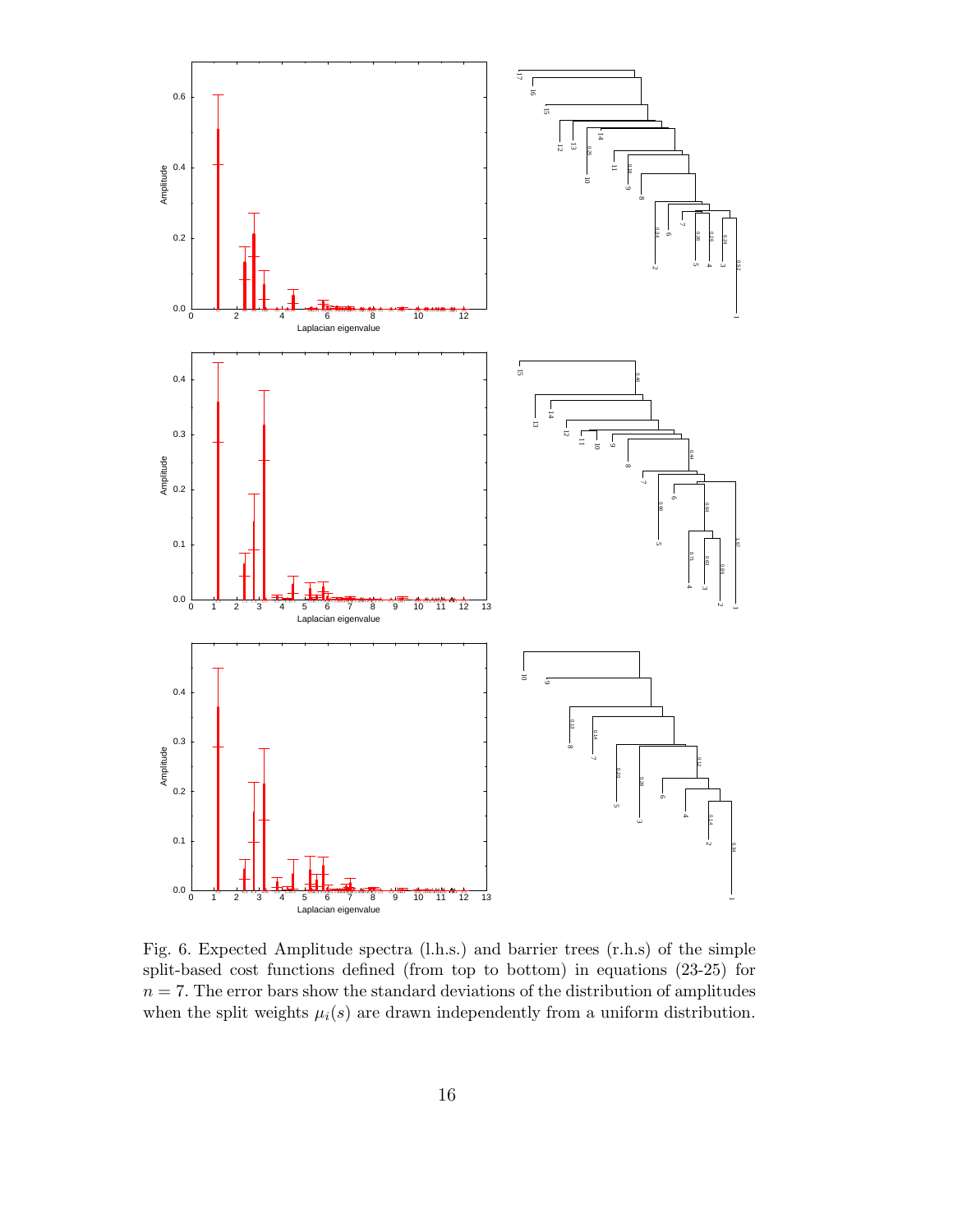graphs can be constructed as sums of weights  $\mu_i(s)$  defined for the individual splits. We consider the following three simple cost functions:

$$
f_1(T) = \sum_{s \in \mathcal{S}(T)} \mu_1(s) \tag{23}
$$

$$
f_2(T) = \sum_{s \in \mathcal{S}(T)} \left[ \mu_2(s_{e_v}^T) \mu_2(s_{e_v}^T) + \mu_2(s_{e_v}^T) \mu_2(s_{e_v}^T) + \mu_2(s_{e_v}^T) \mu_2(s_{e_v}^T) \right]
$$
(24)

$$
f_3(T) = \sum_{v \in \hat{V}(T)} \mu_3(s_{e_v}^T) \mu_3(s_{e_v'}^T) \mu_3(s_{e_v'}^T)
$$
 (25)

The examples shown in Figure 6, the weights  $\mu_i(s)$  drawn independently from a uniform distribution. Each of these three landscapes has an amplitude spectrum that is concentrated around the lowest non-zero eigenvalue  $\Lambda_1$  of the Laplacian. Their barrier trees are also similar. Not surprisingly, the number of local minima is much smaller than in the uncorrelated random landscape of Figure 5. Also note that most local minima have low barriers.

#### 4.2 The Maximum Parsimony Problem

Suppose we are given a matrix  $C = (c_i(v))$  describing m characters of a set of  $n$  species. In molecular systematics, the  $m$  characters are the  $m$  positions of an DNA or protein sequence of length  $m$ , or more precisely,  $C$  is a multiple alignment of n sequences, one from each species (see e.g.  $[46]$ ). What is the optimal phylogeny for these species, i.e., the one minimizing the number of mutation events?

Given a tree T and the vector of m characters for each vertex  $v$  of T the *parsimony score* of  $ps(T)$  is defined as

$$
ps(T) = \sum_{(u,v)\in E(T)} | \{ j : c_j(u) \neq c_j(v) \} |
$$
 (26)

In the context of molecular biology  $ps(T)$  is the total number of mutation events along the phylogenetic tree. In practice, however, the characters  $c_i(v)$ are only known for the leaves of  $T$ , not for the internal vertices. The small parsimony problem consists of finding an assignment of characters to the interior nodes of T such that  $ps(T)$  is minimized, subject to a given set of characters at the leaves. This problem can be solved in  $\mathcal{O}(n)$  steps using Fitch's algorithm [19] for a single character  $c(v)$  at each leave. The small parsimony problem is therefore solved by applying Fitch's algorithm separately for each character. The resulting total score can be interpreted as the minimum number of mutation events that can generate the observed characters at the leaves *given*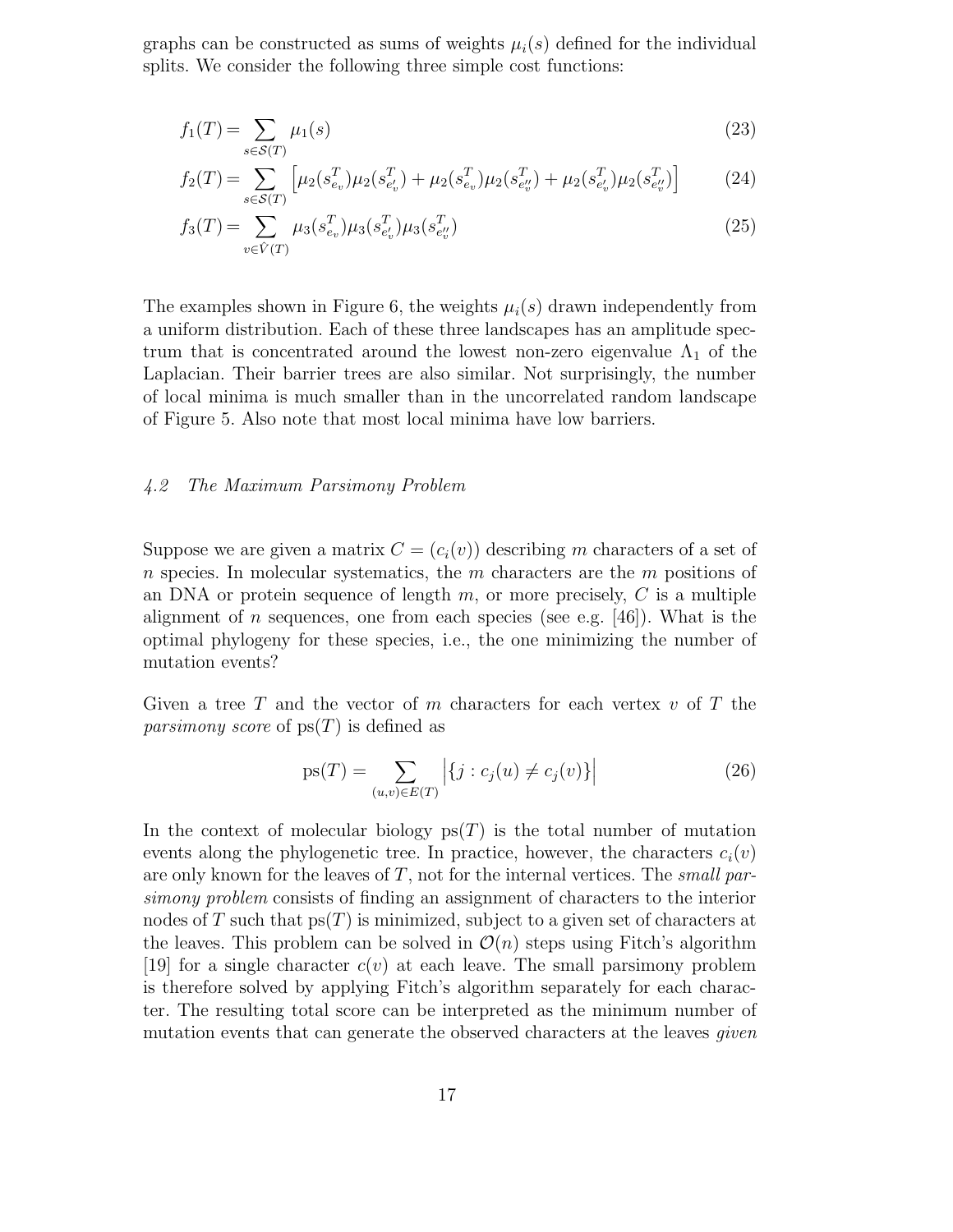| $\boldsymbol{p}$ | $\Lambda_p$ | random | aligned | Picorna |
|------------------|-------------|--------|---------|---------|
|                  |             |        | random  |         |
| 1                | 0.987478    | 0.7609 | 0.8325  | 0.7359  |
| 4                | 2.362683    | 0.0949 | 0.0956  | 0.1889  |
| 5                | 2.670694    | 0.0075 | 0.0134  | 0.0220  |
| 8                | 3.244050    | 0.0045 | 0.0046  | 0.0160  |
| 12               | 4.083940    | 0.0015 | 0.0055  | 0.0104  |
| 20               | 5.000000    | 0.0318 | 0.0002  | 0.0006  |
| 35               | 6.000000    | 0.0147 | 0.0002  | 0.0001  |

Table 2 The largest amplitudes of the parsimony landscapes of Figure 7.

the order of the speciation events (i.e., given the tree  $T$ ). It will be denoted by  $p_c(T)$  to emphasize that it depends on the input data c. The maximum parsimony problem consists of finding the tree that minimizes  $p_c(T)$  over the set of all trees  $T \in \mathfrak{B}_n$ . Maximum parsimony is a widely used technique for inferring molecular phylogenies [17].

Maddison [35] noted that heuristic search procedures for maximum parsimony trees as implemented in programs such as PAUP or Henning86 can get stuck in multiple local optima ("tree islands"). This study focussed on the tbr move set, since this implies the same phenomenon for the more restricted move sets spr and nni. Maddison reports that multiple local optima are likely for tbr when the so-called retention index [15] is small.

As a final example we compare here the parsimony score landscapes of three different datasets consisting of  $n = 8$  sequences each: (a) random sequences of length 100, (b) aligned random sequences (using ClustalW) of length 100, and (c) an alignment of eight complete Picorna virus genomes. For each case we compute both the amplitude spectrum and the the barrier trees (see Figure 7). A comparison of both the amplitude spectra and the barrier trees of the parsimony landscapes in Figure 7 with the simple models of the previous section shows that the parsimony landscape is exceptionally smooth. About 75% of the variance is contained in the eigenspace of the smallest non-zero eigenvalue  $\Lambda_1$ . In table 2 we list those eigenspaces which carry at least 1% of the variance in one of the three parsimony score landscapes. The landscapes arising from properly aligned sequences are significantly smoother than the random sequence version, as can be seen both from the barrier trees and the amplitude spectrum: the random sequences lead to significant contributions from large eigenvalues,  $\Lambda_{20}$  and  $\Lambda_{35}$  which are virtually absent from the aligned versions.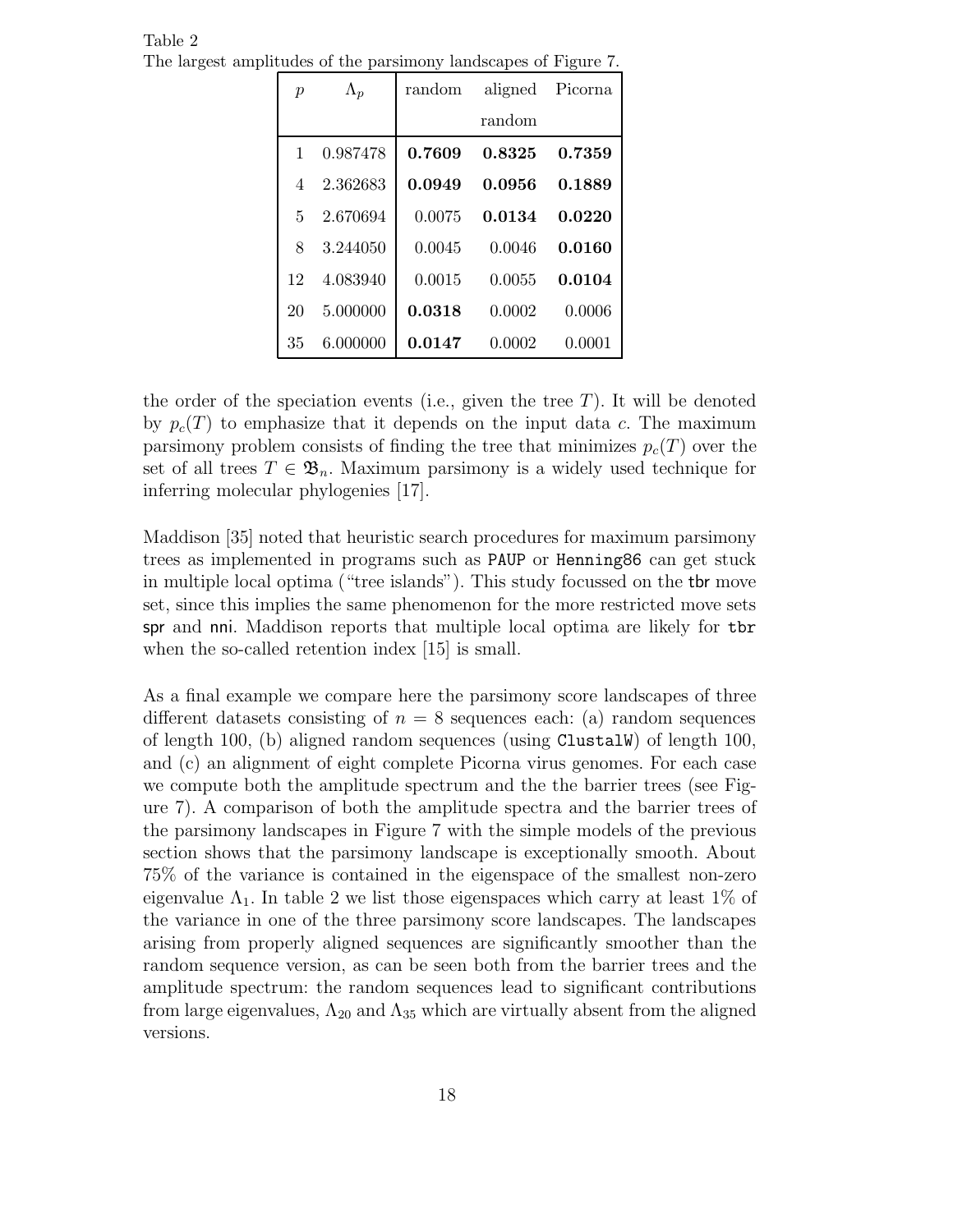

Fig. 7. Parsimony Landscapes. Top row: Parsimony score from random sequences. Middle row: Parsimony score from Clustal W aligned random sequences, Bottom row: Parsimony score from an alignment of eight Picorna Virus genomes.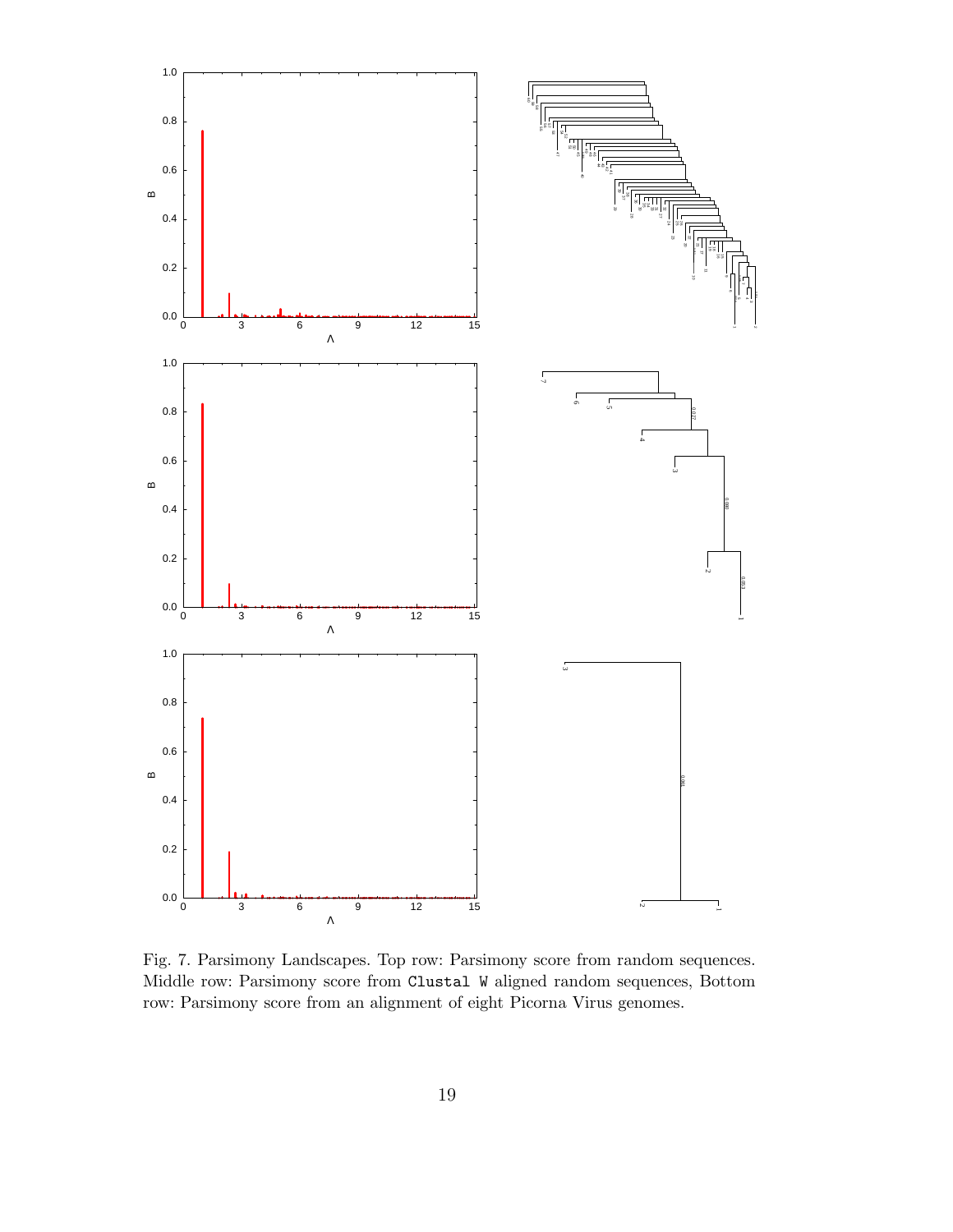This work was supported in part by NSF, PFF Award DMS-9553134, and the Austrian Fonds zur Förderung der Wissenschaftlichen Forschung, Proj. No. P14094-MAT. Thanks to Christoph Flamm for the source code of barriers.

### References

- [1] R. Azencott. Simulated Annealing. John Wiley & Sons, New York, 1992.
- [2] O. Bastert. New ideas for canonically computing graph algebras. Technical Report TUM-M9803, Technische Universität München, München, Germany, 1998.
- [3] O. Bastert. Computing equitable partitions of graphs. MATCH, 40:265– 272, 1999.
- [4] O. Bastert, D. Rockmore, P. F. Stadler, and G. Tinhofer. Some properties of Robinson graphs. Technical Report TUM-M0081, Technical University Munich, 2000.
- [5] O. M. Becker and M. Karplus. The topology of multidimensional potential energy surfaces: Theory and application to peptide structure and kinetics. J. Chem. Phys., 106:1495–1517, 1997.
- [6] A. Brouwer, A. Cohen, and A. Neumaier. Distance-regular Graphs. Springer Verlag, Berlin, New York, 1989.
- [7] P. Buneman. The recovery of trees from measures of dissimilarity. In F. R. Hodson, D. G. Kendall, and P. Tautu, editors, Mathematics and the Archeological and Historical Sciences, pages 387–395. Edinburgh University Press, Edinburgh, UK, 1971.
- [8] O. Catoni. Rough large deviation estimates for simulated annealing: Application to exponential schedules. Ann. Probab., 20:1109–1146, 1992.
- [9] O. Catoni. Simulated annealing algorithms and Markov chains with rate transitions. In J. Azema, M. Emery, M. Ledoux, and M. Yor, editors, Seminaire de Probabilites XXXIII, volume 709 of Lecture Notes in Mathematics, pages 69–119. Springer, Berlin/Heidelberg, 1999.
- [10] F. R. K. Chung. Spectral Graph Theory, volume 92 of CBMS. American Mathematical Society, 1997.
- [11] E. B. Davies, G. M. L. Gladwell, J. Leydold, and P. F. Stadler. Discrete nodal domain theorems. Lin. Alg. Appl., 2001. See also xxx.lanl.gov math.SP/0009120.
- [12] W. H. E. Day, D. S. Johnson, and D. Sankoff. The computational complexity of inferring rooted phylogenies by parsimony. Math. Biosci., 81:33–42, 1986.
- [13] I. A. Faradžev, M. H. Klin, and M. E. Muzychuk. Cellular rings and groups of automorphisms of graphs. In I. A. Faradžev, A. A. Ivanov,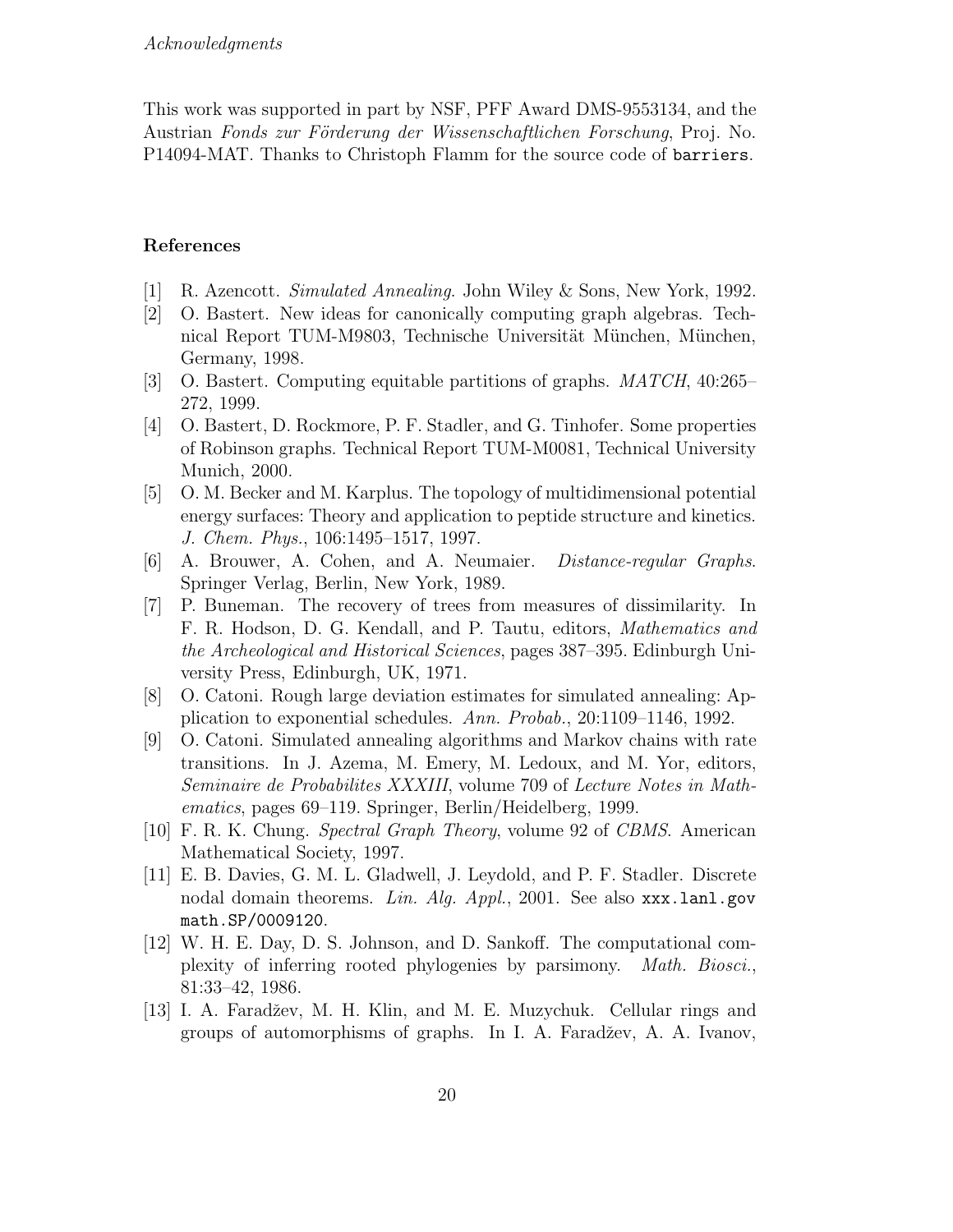M. H. Klin, and A. J. Woldar, editors, *Investigations in Algebraic Theory* of Combinatorial Objects, volume 84 of Mathematics and Its Applications Soviet Series. Kluwer, Dordrecht, 1994.

- [14] J. S. Farris. The logical basis of phylogenetic analysis. In N. I. Platnick and V. A. Funk, editors, Advances in Cladistics, pages 1–36. Columbia University Press, New York, 1983.
- [15] J. S. Farris. The retention index and the rescaled consistency index. Cladistics, 5:417–419, 1989.
- [16] J. Felsenstein. Evolutionary trees from DNA sequences: a maximum likelihood approach. J. Mol. Evol., 17:368–376, 1981.
- [17] J. Felsenstein. Phylogenies from molecular sequences: inference and reliability. Annu. Rev. Genet., 22:368–376, 1988.
- [18] F. F. Ferreira, J. F. Fontanari, and P. F. Stadler. Landscape statistics of the low autocorrelated binary string problem. J. Phys. A: Math. Gen., 33:8635–8647, 2000.
- [19] W. M. Fitch. Toward defining the course of evolution: minimum change for a specified tree topology. Systematic Zoology, 20:406–416, 1971.
- [20] C. Flamm, W. Fontana, I. Hofacker, and P. Schuster. RNA folding kinetics at elementary step resolution. RNA, 6:325–338, 2000.
- [21] L. R. Foulds and R. L. Graham. The Steiner problem in phylogeny is NP-complete. Adv. Appl. Math., 3:43–49, 1982.
- [22] P. Garstecki, T. X. Hoang, and M. Cieplak. Energy landscapes, supergraphs, and "folding funnels" in spin systems. Phys. Rev. E, 60:3219– 3226, 1999.
- [23] G. H. Golub and C. F. van Loan. Matrix Computations. Johns Hopkins Univ. Press, Balimore, MD, 1983.
- [24] L. K. Grover. Local search and the local structure of NP-complete problems. Oper. Res. Lett., 12:235–243, 1992.
- [25] R. Happel and P. F. Stadler. Canonical approximation of fitness landscapes. Complexity, 2:53–58, 1996.
- [26] D. Higman. Coherent configurations. I: Ordinary representation theory. Geometriae Dedicata, 4:1–32, 1975.
- [27] D. Higman. Coherent configurations. Part II: Weights. Geometriae Dedicata, 5:413–424, 1976.
- [28] D. Higman. Coherent algebras. Lin. Alg. Appl., 93:209–239, 1987.
- [29] W. Hordijk and P. F. Stadler. Amplitude spectra of fitness landscapes. J. Complex Systems, 1:39–66, 1998.
- [30] W. Kern. On the depth of combinatorial optimization problems. Discr. Appl. Math., 43:115–129, 1993.
- [31] M. Klin, C. Rücker, G. Rücker, and G. Tinhofer. Algebraic combinatorics in mathematical chemistry. Methods and algorithms. I. Permutation groups and coherent (cellular) algrebras. MATCH, 40:7–138, 1999.
- [32] T. Klotz and S. Kobe. "valley structures" in the phase space of a finite 3D Ising spin glass with  $\pm i$  interactions. J. Phys. A: Math. Gen, 27:L95– L100, 1994.